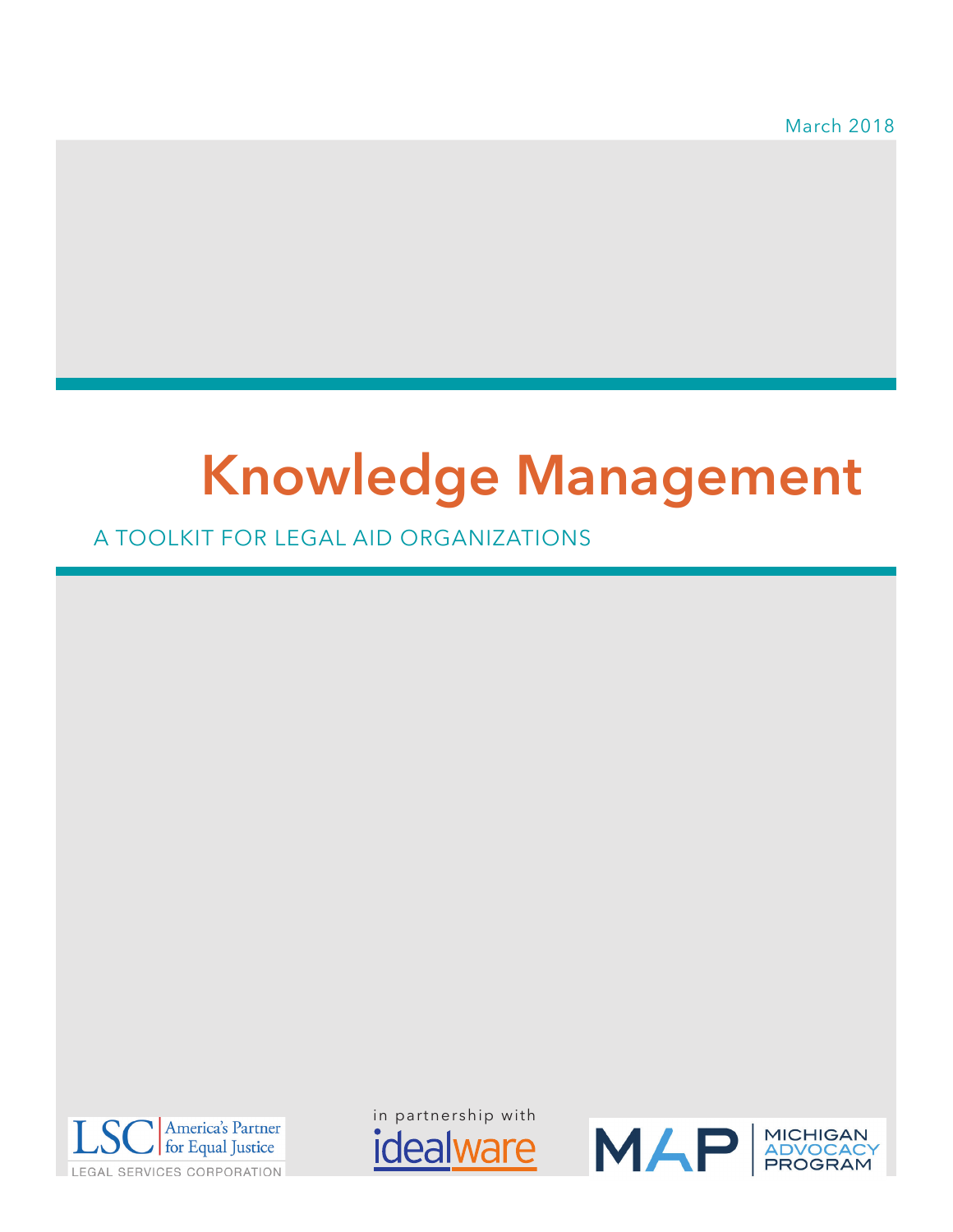# Table of Contents

| CASE STUDY: LAF (FORMERLY THE LEGAL ASSISTANCE FOUNDATION |
|-----------------------------------------------------------|
|                                                           |
|                                                           |
|                                                           |
|                                                           |
|                                                           |
|                                                           |

### **AUTHOR PETER CAMPBELL**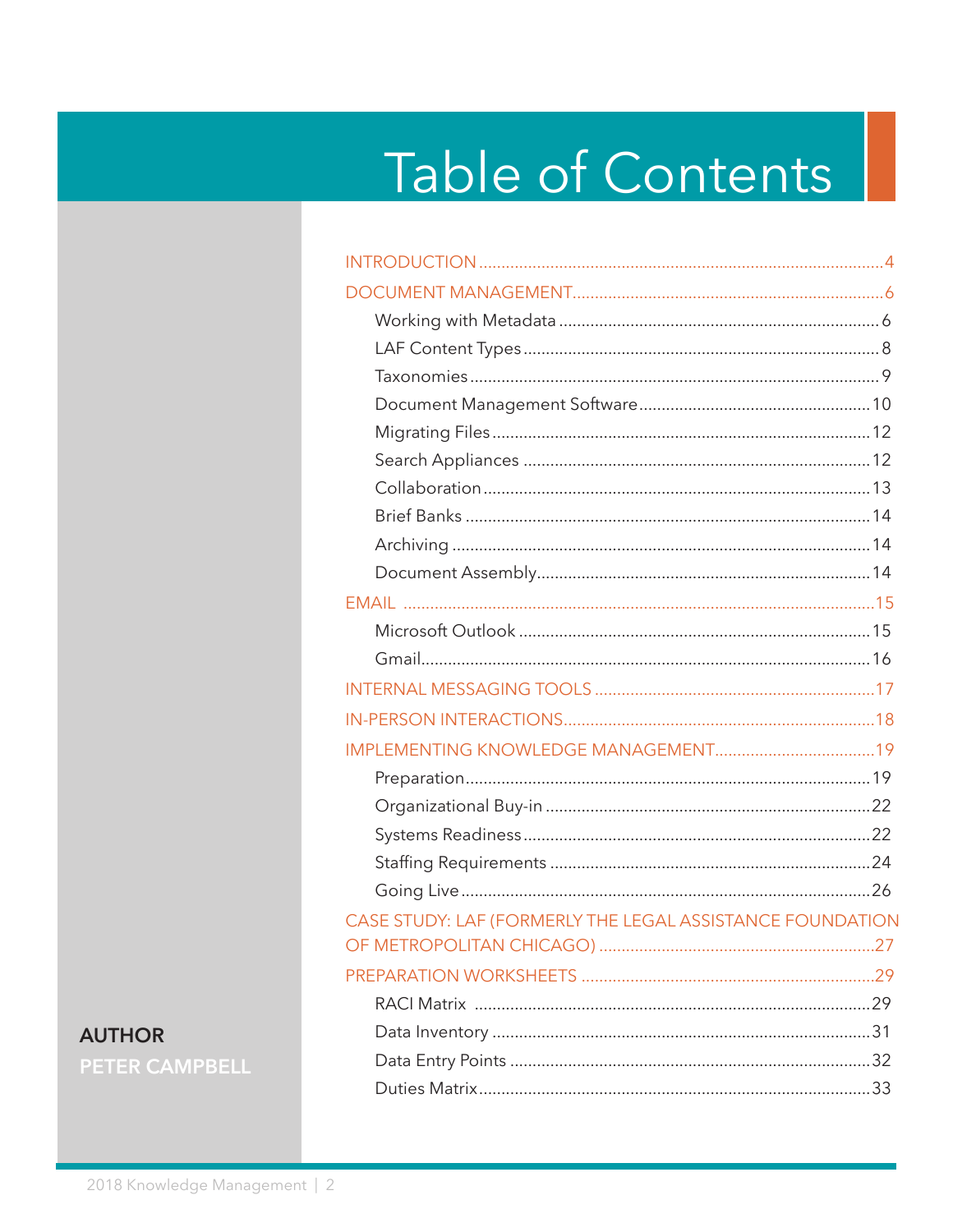# Table of Contents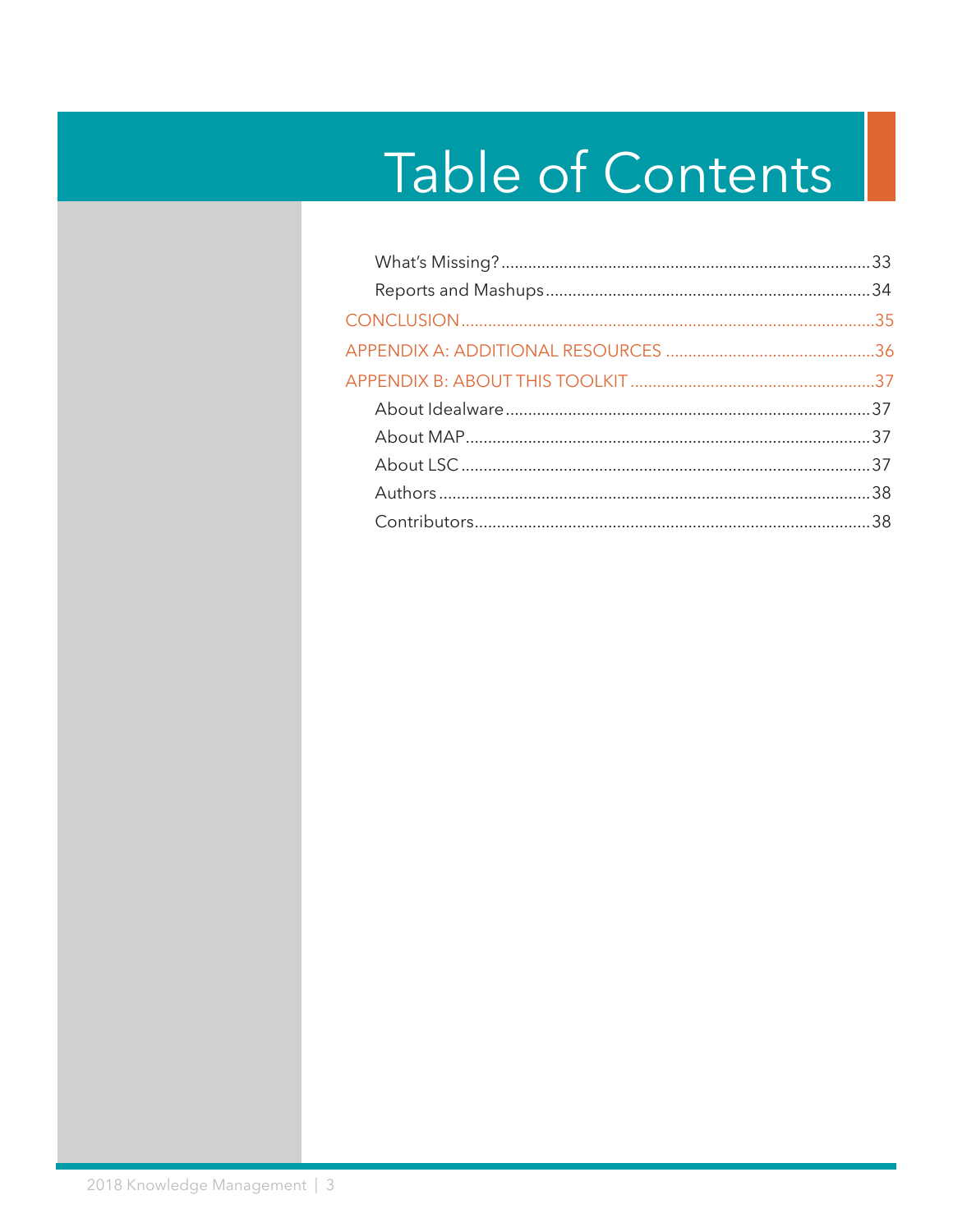## Introduction

#### <span id="page-3-0"></span>What is Knowledge Management?

You know about case management, document management, and records management. You use your knowledge of the law, the courts, and your clients to represent, educate, and defend them. Knowledge management is way to address two critical facets of strategic, successful organizational management:

- **•** Making the information that you manage more useful and accessible.
- **•** Documenting the reasoning behind critical business decisions.

Legal work creates a lot of documents and files. You probably already store those files in some logical manner—for example, you may store your case files by case and/or client, and presumably in folders on your network. Some files, such as case-related forms and filings, might be stored in a Case Management system and associated with the case record. That's document management, which is the foundation for Knowledge Management.

But what if an attorney picks up a case involving long-term representation, and though the case is similar to one tried by the organization a few years ago, no one on staff can remember the exact case name, number, or client? That's where document management falls short. Documents are organized for easy retrieval by people who already know how to find the case. Knowledge Management ensures that you're storing documents with multiple ways of identifying them, including by case and by client—but also by area of law, courts, parties, and maybe even citations. The more "metadata" associated with a document—metadata is, essentially, descriptive information—the more avenues to retrieval there are when primary identifiers aren't sufficient.

But Knowledge Management also includes the storage of critical information that isn't commonly stored in your organization's work product. For example, say you open an office in a small town and staff it with nine people. Early critical decisions about the building made in meetings and on phone calls may not have been recorded or saved. As staff turnover and organizational priorities change, the reasoning behind those decisions and investments can easily be lost.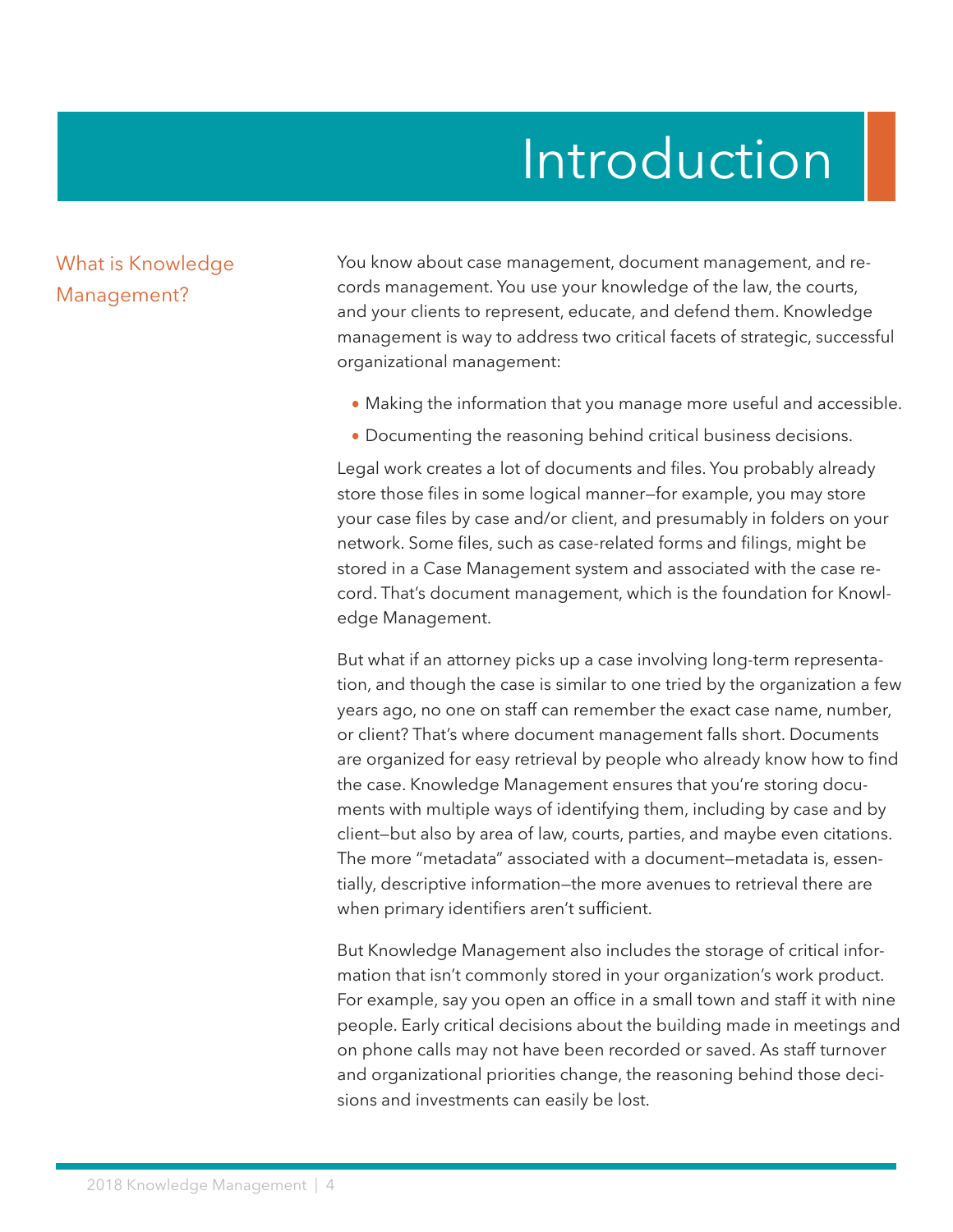Our knowledgebases—where and how we store information—change as staff comes and goes, priorities and perspectives shift, and things are forgotten. Knowledge Management is a way to ensure that the insights behind our work is memorialized, and that strategic successes can be reused and improved upon.

This toolkit will cover the main approaches to managing knowledge using technology and standardized procedures, and includes recommendations for implementing a Knowledge Management system. It also includes a case study from LAF (formerly the Legal Assistance Foundation of Metropolitan Chicago) that looks at that organization's approach.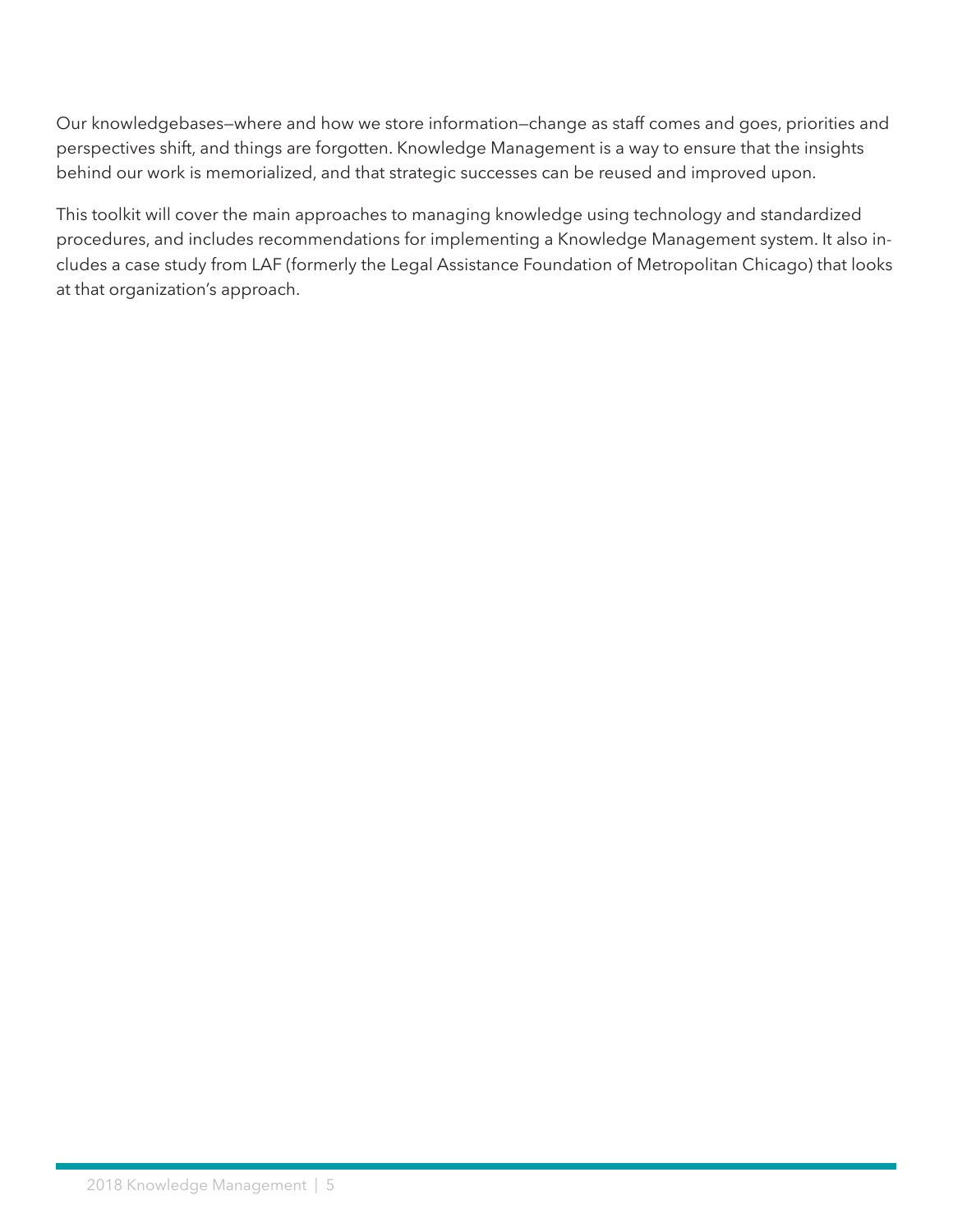## <span id="page-5-0"></span>Document Management

Much of our day-to-day knowledge is documented in print and digital files. How we store, label, and retrieve those files can be a critical part of our work.

At its most basic, document management is a set of tools and standards for classifying and storing documents. It's also a class of software—there are many document management systems and products available—but specialized software is not required. In fact, specialized software may not even make implementing document management procedures easier than using existing tools, because the challenge of doing successful document management is getting all staff to agree to and comply with standard procedures and conventions. That has to be done regardless of the system deployed.

Every document has attributes that describe it. Examples of those attributes include the following:

- **•** Name
- **•** Creation date
- **•** Last modified date
- **•** Topic
- **•** Author
- **•** Type (letter, memo, pleading, etc.)
- **•** Format (Word, Excel, PDF, etc.)

Another term for these attributes is metadata. A document is a type of data, as is a database record, graphical image, or spreadsheet. Metadata is the information associated with a piece of data. As a basic example of this, Microsoft Word lets you create and store metadata about documents, including who created them, when, and when they were last modified within the documents themselves. This information is searchable using Windows Explorer's built-in search tool.

#### **WORKING WITH METADATA**

Documents—digital documents and files, not printed or paper documents—are traditionally stored in folders on a computer. For legal aid organizations, this is most likely to be shared folders on a file server. Clear and accurate file and folder names can help organize and classify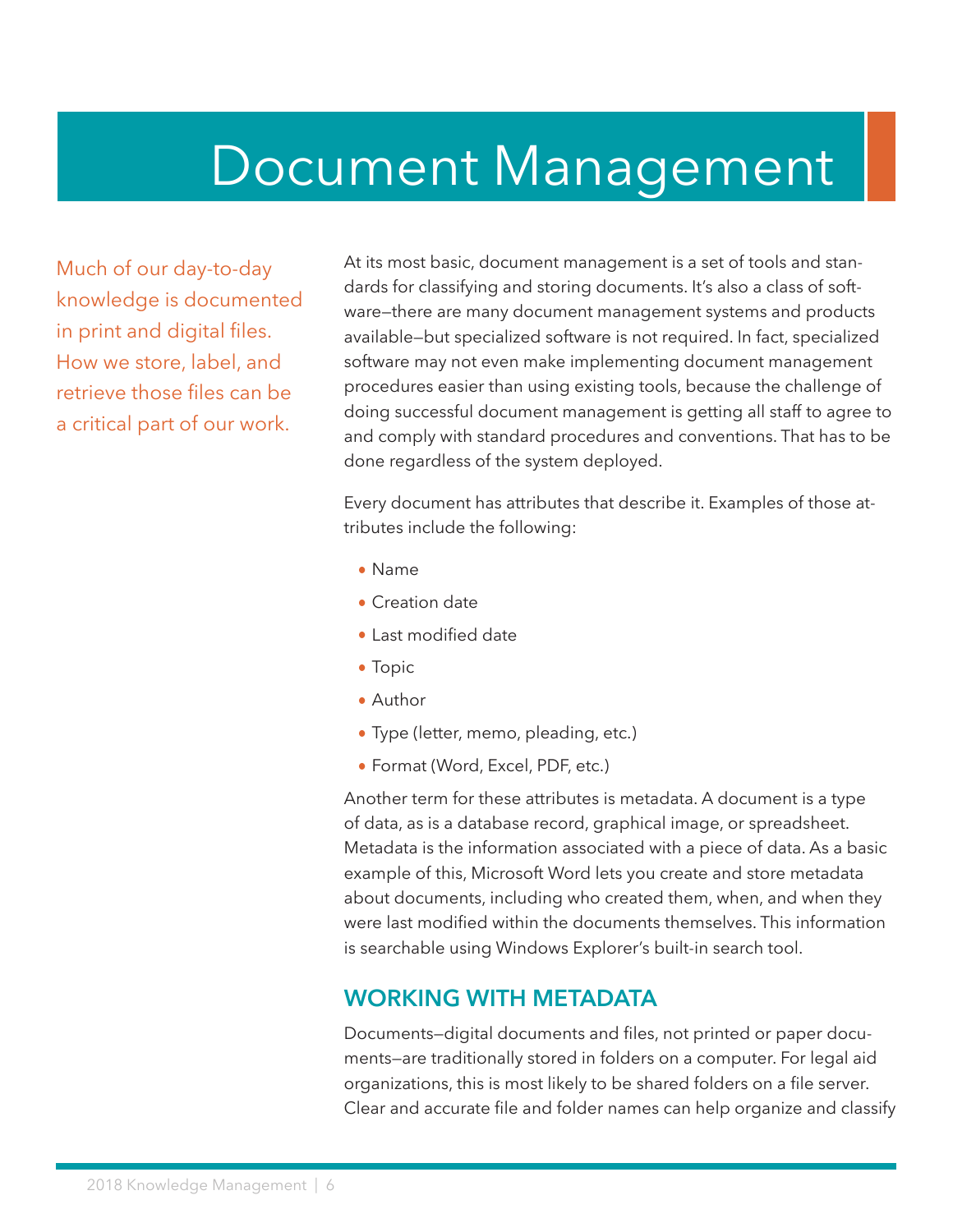<span id="page-6-0"></span>documents and make them easier to find. These are the simplest ways to associate metadata with a document: by including it in standardized file-naming conventions and by creating folder names and structures, or hierarchies, that further identify the work product.

When you develop these file conventions, a good approach is to put more granular metadata in the filename and broader information in the folder names. For example, if you have a family law case for a client named Burberry, and you've assigned it a case number of 12-635, you might save a letter to the client like this:

#### */Cases/Family Law/Burberry/12-635/Client Letter re Custody Hearing - 11-4-2017*

The metadata regarding the document topics (case-related, family law), the client, and the case are clear based on the folder names, and the document type (letters) is made clear by the file name, as is the subject of the actual correspondence.

It's important to stress that, in lieu of specialized document management software, adhering to agreed-upon conventions is *the minimum* your organization should be doing in terms of knowledge/document management. It allows everyone a chance to find the documents that they're looking for when they need them, and can protect you from the nightmare of discovering that a former employee's preferred filing system was to dump all documents in one folder "Sam's Documents" with vague names like "Jones Letter 17" and "Pleading re Paternity Case."

Most document management systems work with document types. This can refer to the document file type for example, MS Word document (.doc), .PDF, or Excel spreadsheet (.xls)—or the business classification—for example, a pleading, a memo, or a legal brief.

As an example from a real world document management solution, LAF (formerlly the Legal Assistance Foundation of Metropolitan Chicago) defined the content types (or document types) in the chart on the next page for its case work and client files, which are stored on a Sharepoint server. (You can read more about LAF's knowledge management system in the case study on page 27.)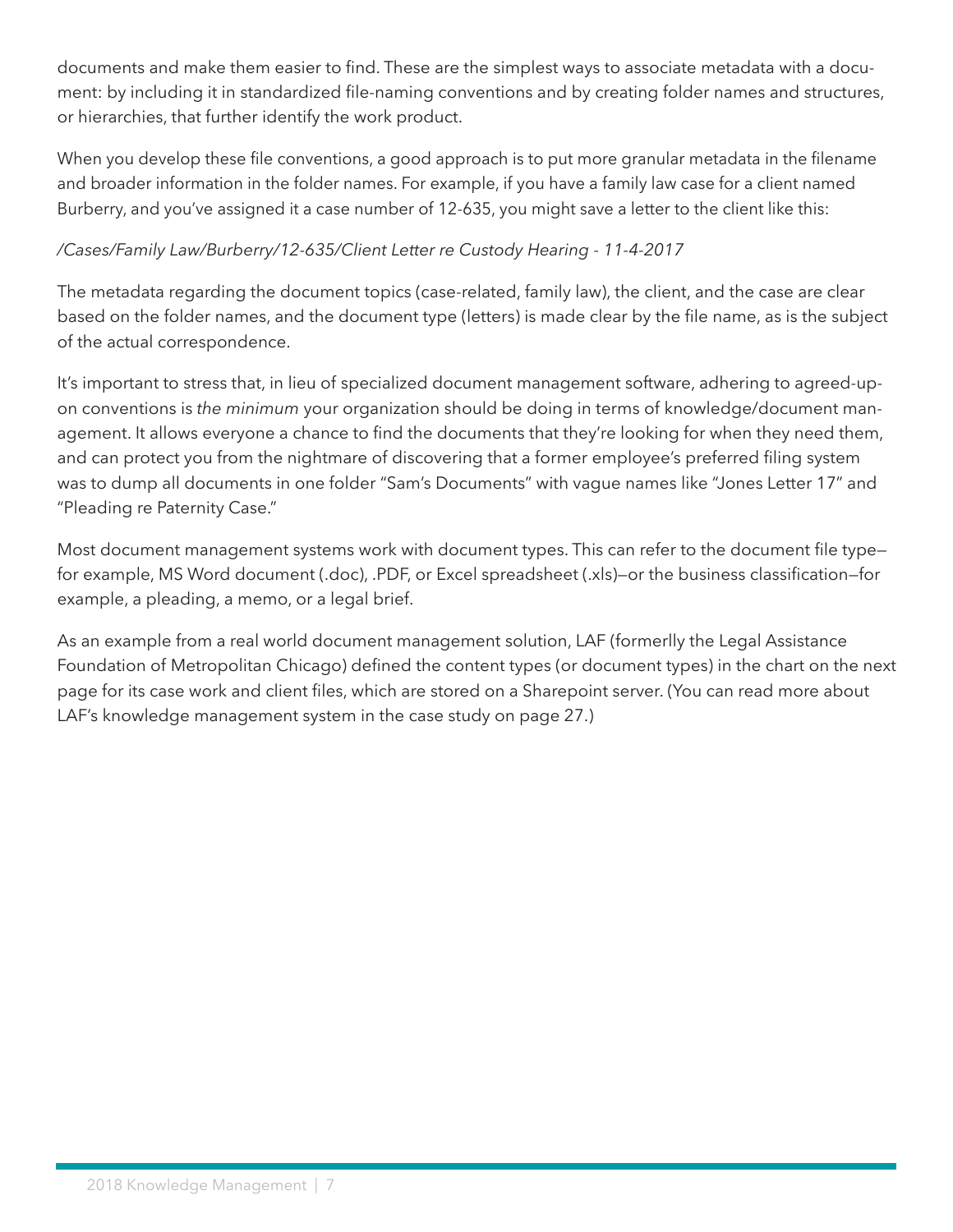### <span id="page-7-0"></span>**LAF CONTENT TYPES**

| <b>Legal Library</b>              | <b>Central Library</b>           |                             | Program Policies & Forms   Human Resources Library |
|-----------------------------------|----------------------------------|-----------------------------|----------------------------------------------------|
| <b>Advance Directives/Wills</b>   | Accomplishments                  | *Article                    | *Chart or Table                                    |
| *Article                          | Agenda                           | *Chart or Table             | Employee Roster                                    |
| Brochure or Fact Sheet            | Community Outreach               | *FAQ's                      | <b>Evaluation Forms</b>                            |
| <b>Canned Notes or Advice</b>     | Grants                           | Handbook or Manual          | *FAQ's                                             |
| Case Law                          | Office Brochures                 | <b>LSC Advisory Opinion</b> | <b>HR Forms</b>                                    |
| Discovery                         | Office Forms                     | <b>LSC Regulation</b>       | <b>HR Memos</b>                                    |
| Forms                             | Office Letters                   | LSC Performance Criteria    | Job Description                                    |
| Letter                            | Office Memos                     | LSC Program Letter          | Job Notice                                         |
| Manual                            | Office Procedures/Re-<br>sources | Policy or Procedure         | Orientation                                        |
| Intake Questionnaire or<br>Script | Planning & Needs Assess-<br>ment | Program Brochures           | <b>Summary Plan Document</b>                       |
| Memorandum/Brief                  | Pro Bono & Judicare              | Program Forms               | Training and Travel                                |
| Order or Judgment                 | Survey                           | Program Memos               |                                                    |
| Overview/Resource                 | Technology/IT                    | <b>Retainer Agreement</b>   |                                                    |
| Pleadings                         | Work Plan                        | Quick Guide                 |                                                    |
| Settlement Agreement              |                                  | Standards                   |                                                    |
| Training                          |                                  |                             |                                                    |
| Video                             |                                  |                             |                                                    |

\*Content Types used in more than one library.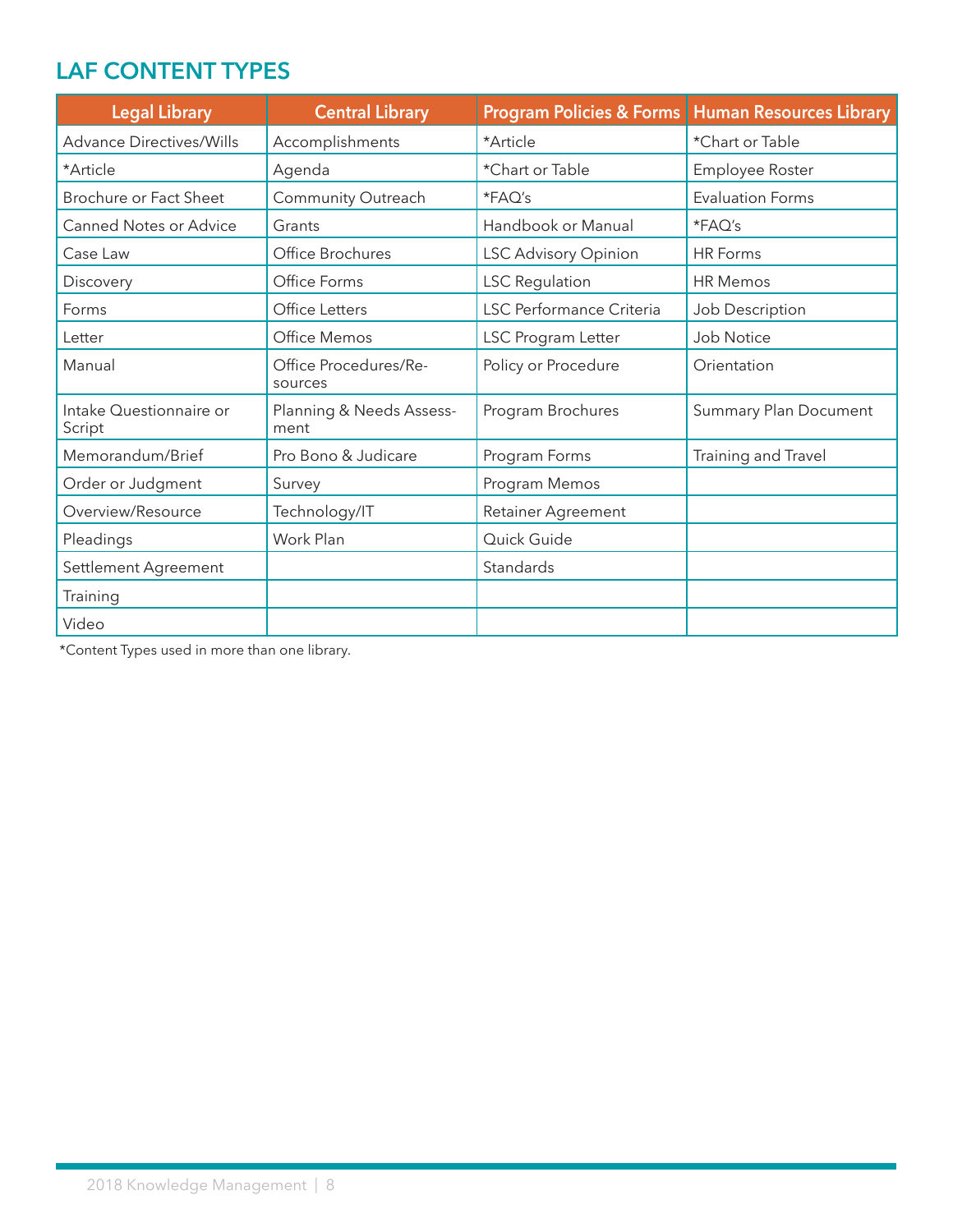## <span id="page-8-0"></span>**EXERCISE: CONTENT TYPES**

Using LAF's file structure as a guide, think broadly about your own organization's document types and group them into columns (either the same ones as LAF, or new ones that better fit your needs) in the chart below.

### **TAXONOMIES**

In a good system, metadata should consist of both practical and descriptive items. Practical information about a document includes the date on which it was created; the date on which it was last edited; the author's name; and the document file type. Descriptive items include the client name or number, functional content type, and keywords to further classify the content.

It's important that keywords be consistent so that one person isn't tagging a document with the term "youth" while someone else is tagging similar documents with "child." To define this common set of terms, you create a hierarchal tree called a taxonomy.

You likely already have a base taxonomy in place. Most modern web Content Management Systems (such as Drupal or WordPress) use taxonomies, or you can make use of existing legal aid-specific taxonomies such as the LSC Problem Codes (https://www.lsc.gov/csr-handbook-2017#\_Toc469667746).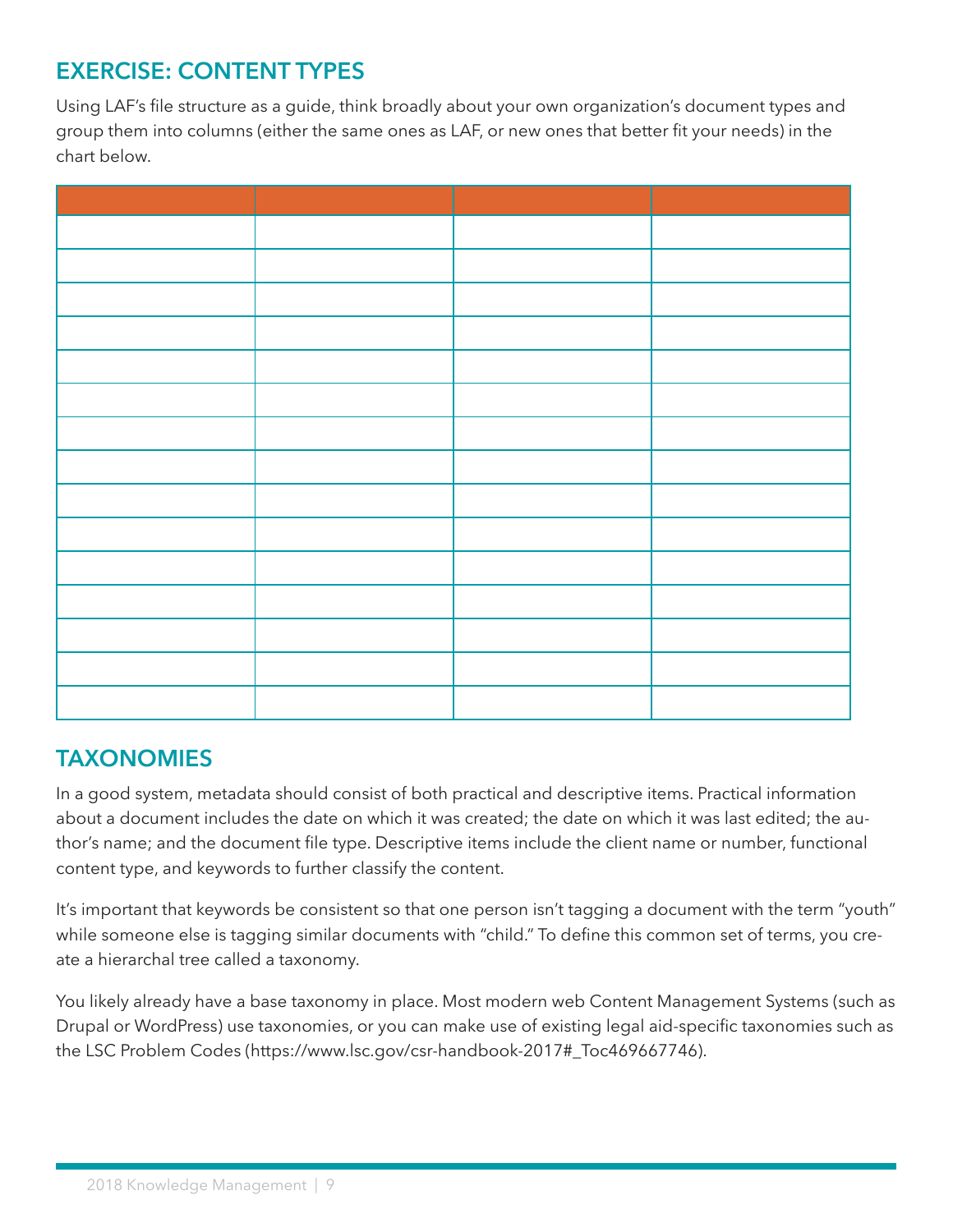## **DOCUMENT MANAGEMENT SOFTWARE**

Specialized Document Management System (DMS) software can add powerful tools for storing, retrieving, and working with documents, such as version control, which lets you "check out" a file for editing while locking it to prevent others from editing it at the same time. Most will also let you automate document archiving by tying it to your document retention policies, as well.

Other features include the following:

- **•** Advanced full-text search tools
- **•** More robust metadata functionality
- **•** Flexible permission-granting
- **•** Document sharing and collaboration
- **•** Workflow automation, such as document routing and approvals
- Integration with e-signature, document comparison, citation checking, and other products

The market for Document Management Software is broad, with dramatically different feature sets across products. Pricing can range from free tools to robust systems that cost tens of thousands of dollars a year.

Many of the free and lower cost options are sophisticated products—most notably Microsoft SharePoint (https://products.office.com/en-us/sharepoint/collaboration), which is included with all editions of Office 365 (https://products.office.com/en-us/business/office). Other products, including Alfresco (https://www. alfresco.com/) and KnowledgeTree (http://savogroup.com/knowledgetree-benefits/), are open source. It's free to download and run them on your own servers, or you can pay providers to host them as a cloud service.

Mid-range commercial products, including SpringCM, NetDocuments, Box and Dropbox Enterprise, are available at nonprofit pricing. SpringCM and NetDocuments were conceived as document management solutions, while Dropbox and Box began as file-sharing tools, adding metadata, versioning, and other DMS features as they matured. This means the first two are a bit more sophisticated, but the others offer additional functionality that some organizations might find compelling—for example, the ease with which they facilitate collaboration with external partners. If you regularly share documents with others, be sure to give the newer systems a closer look.

At the high end of the spectrum are long-established enterprise products initially designed for large, commercial law firms, but now used in many industries, including iManage and Opentext (formerly called Documentum).

LAF (see case study on page 27) reported that its customized Sharepoint system "broke" during the upgrade attempt. As a result, it is moving away from custom components and replacing them with out-of-thebox functionality.

.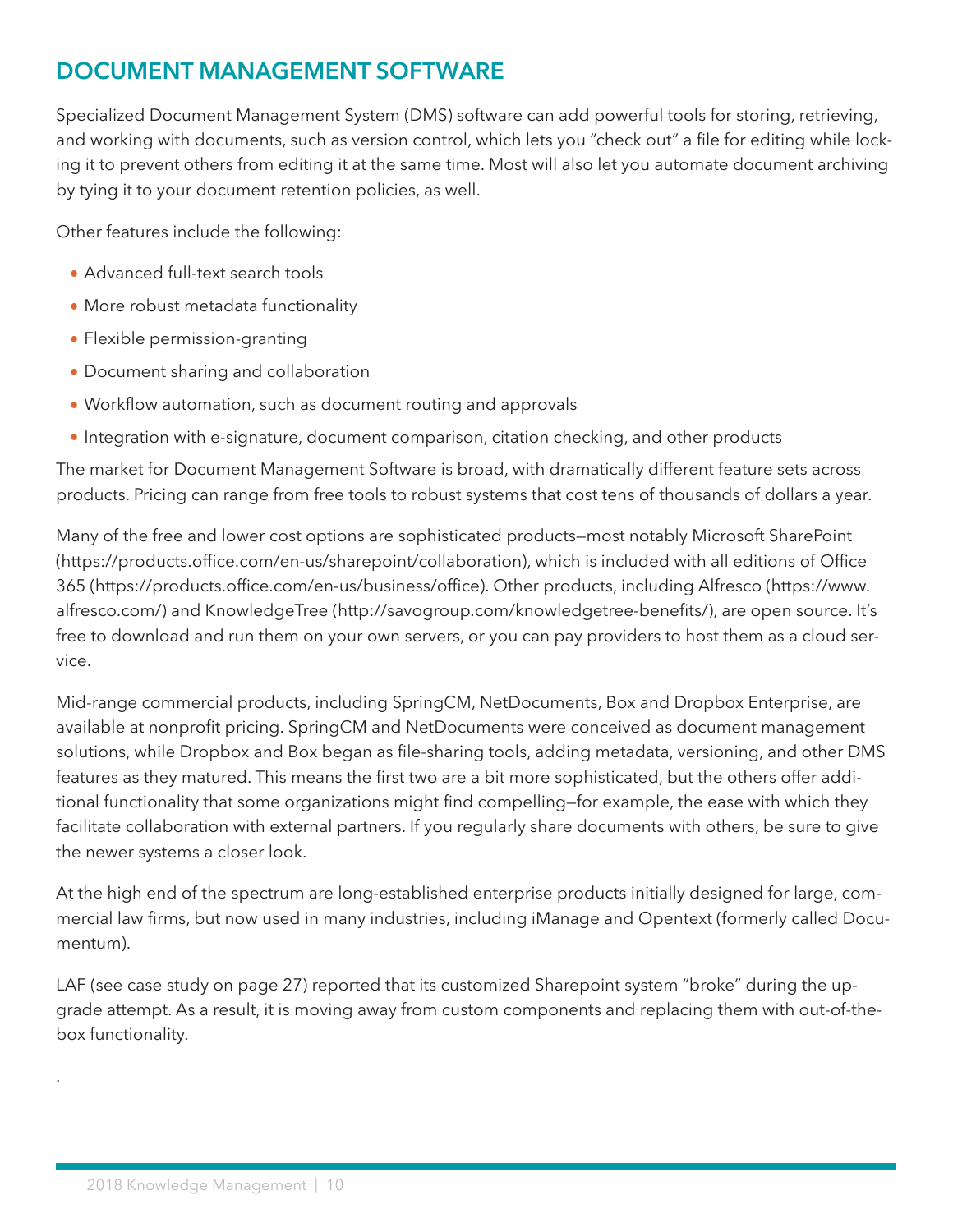<span id="page-10-0"></span>When selecting a Document Management System, remember, you're not likely to find one that does *everything* that you want—instead, you should look for the system that leaves you with the least painful trade-offs. A general concern is that older, server-based systems are not very easy to use when collaborating with outside parties, particularly when compared with such modern file-sharing products as Box and Dropbox. But neither of those has built-in email integration that allows you to save an email (not just an attachment) to the DMS.

So a DMS selection process should include an RFP that lists every desired feature. System selection should weigh the trade-offs heavily when considering features.

## **EXERCISE: PRIORITIZING FEATURES**

Prioritize the features that you want in a DMS.

| <b>Feature</b>                  | <b>Critical</b> | <b>Desired</b> | <b>Nice to Have</b> | <b>Not Necessary</b> |
|---------------------------------|-----------------|----------------|---------------------|----------------------|
| Full text searching             |                 |                |                     |                      |
| Boolean searching               |                 |                |                     |                      |
| Proximity searching             |                 |                |                     |                      |
| Tagging                         |                 |                |                     |                      |
| Taxonomy                        |                 |                |                     |                      |
| Versioning                      |                 |                |                     |                      |
| Check-in/Checkout               |                 |                |                     |                      |
| <b>Document Preview</b>         |                 |                |                     |                      |
| Activity logging                |                 |                |                     |                      |
| Workflow                        |                 |                |                     |                      |
| Notifications                   |                 |                |                     |                      |
| Mass uploading                  |                 |                |                     |                      |
| Hyperlinking w/standard URLs    |                 |                |                     |                      |
| Saving emails to DMS            |                 |                |                     |                      |
| Folder level security           |                 |                |                     |                      |
| Document level security         |                 |                |                     |                      |
| File-sharing w/external parties |                 |                |                     |                      |
| Concurrent editing              |                 |                |                     |                      |
| MS Office integration           |                 |                |                     |                      |
| Office 365 integration          |                 |                |                     |                      |
| Google Apps integration         |                 |                |                     |                      |
| Active Directory Integration    |                 |                |                     |                      |
| Archiving                       |                 |                |                     |                      |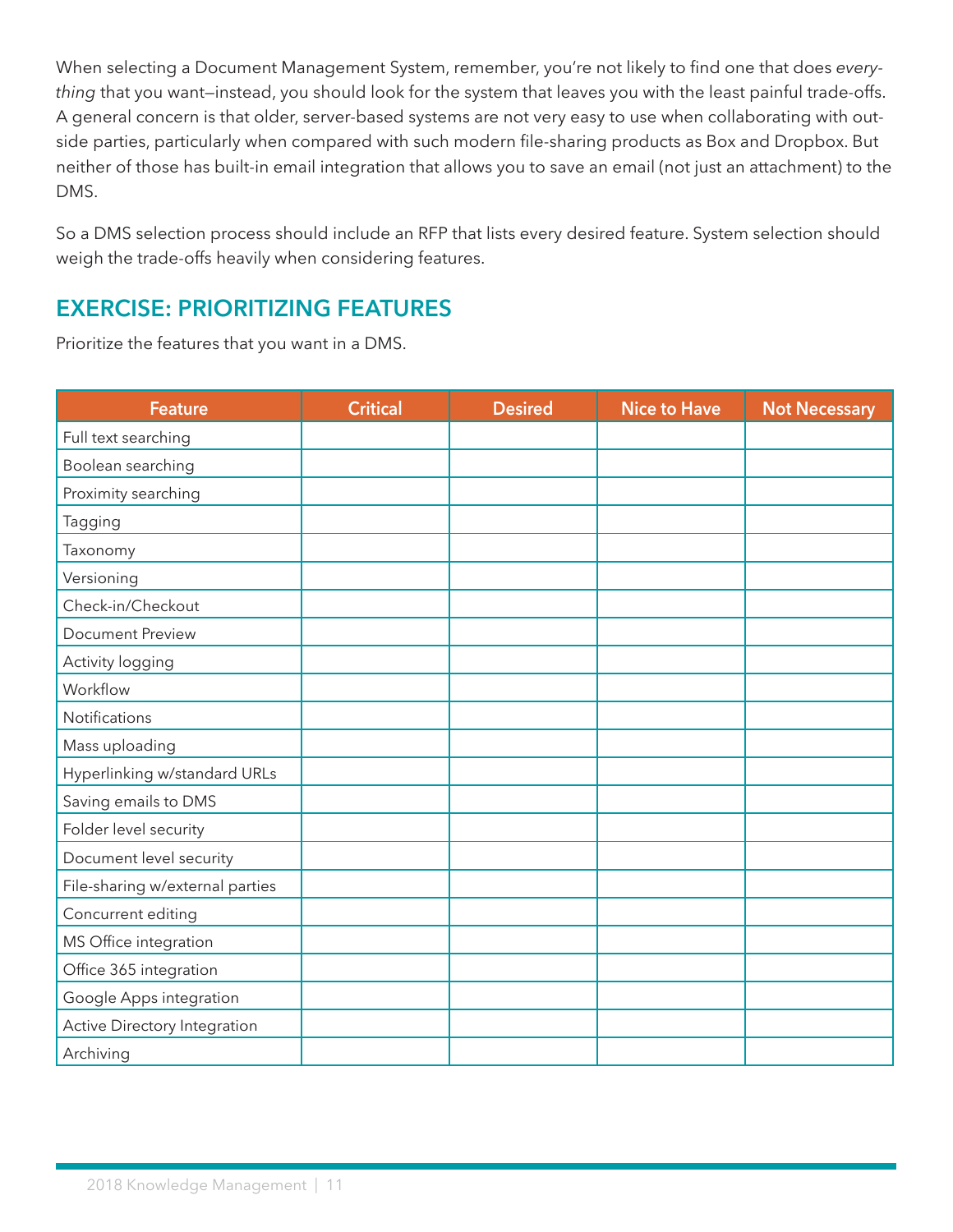## <span id="page-11-0"></span>**MIGRATING FILES**

When migrating to a Document Management System, a key question to ask is what you want to do with existing documents. They can be migrated into the new system in two ways: by manual import, or by mass migration using software. Which option you choose depends on a few things.

If your existing documents are well-organized and free of duplicates, and include only the file types you want in the new system (e.g., not overrun with documents that are either not work product or in need of archiving), then a mass migration might make sense. Some systems come with tools to facilitate mass importing. Others require you to purchase third-party tools. The key is to import not just the documents but also any metadata you can capture with them. How much metadata you can capture will be determined by the quality of your migration tool.

Importing documents without such key metadata as *author* or *last modified date* will make them difficult to search and could impede adoption of the new system by frustrating users. Importing multiple drafts and duplicates will also impair the use of the system. To this end, LAF kept its existing share drive accessible to staff during migration to its new system, but only as a read-only drive, which made it possible for users to search for and access documents but prevented them from saving them anywhere but in the new system. (Read the case study on page 27.)

Another consideration in a mass migration is to decide how far back you want to go. That, too, will vary based on your situation. Mass migrations bring existing problems into the new system (including bad filenames, duplicate documents, and irrelevant information), so it's advisable to limit it as best you can to a timeframe that will cover most of what's still pertinent.

When Land of Lincoln Legal Assistance Foundation implemented its SharePoint based Knowledge Management System, it decided that automated migration might lead to a higher volume of errors than a more thoughtful manual approach. Individual offices were responsible for dividing up office documents for clean up. Project managers drafted memos to guide staff through a process of cleaning up old files and preparing file types and names to minimize error rates based on file-name lengths and forbidden symbols. They also described the migration process and let staff know what to expect and how to complete migration. In end, this approach gave the organization more control over what it migrated and how it was stored.

### **SEARCH APPLIANCES**

Document Management Systems generally work under the assumption that you will make the effort to identify and organize your documents. Inspiring staff to conform to such conventions and make the time to tag and describe documents as they create them can be challenging, and can lead to failure. An alternative method is to pay less attention to *where* you put them and rely instead on advanced search technology to find them later. This is true of all your documents, including client and case files.

Google offers the Google Search Appliance, a hardware device that connects to your network to index all of your files so you can search the full text of them at lightning speeds. A similar product, Metajure, was designed for law firms and is currently offered free or at discounted rates to legal aid organizations. Like the Google Search Appliance, Metajure indexes everything and offers an advanced searching interface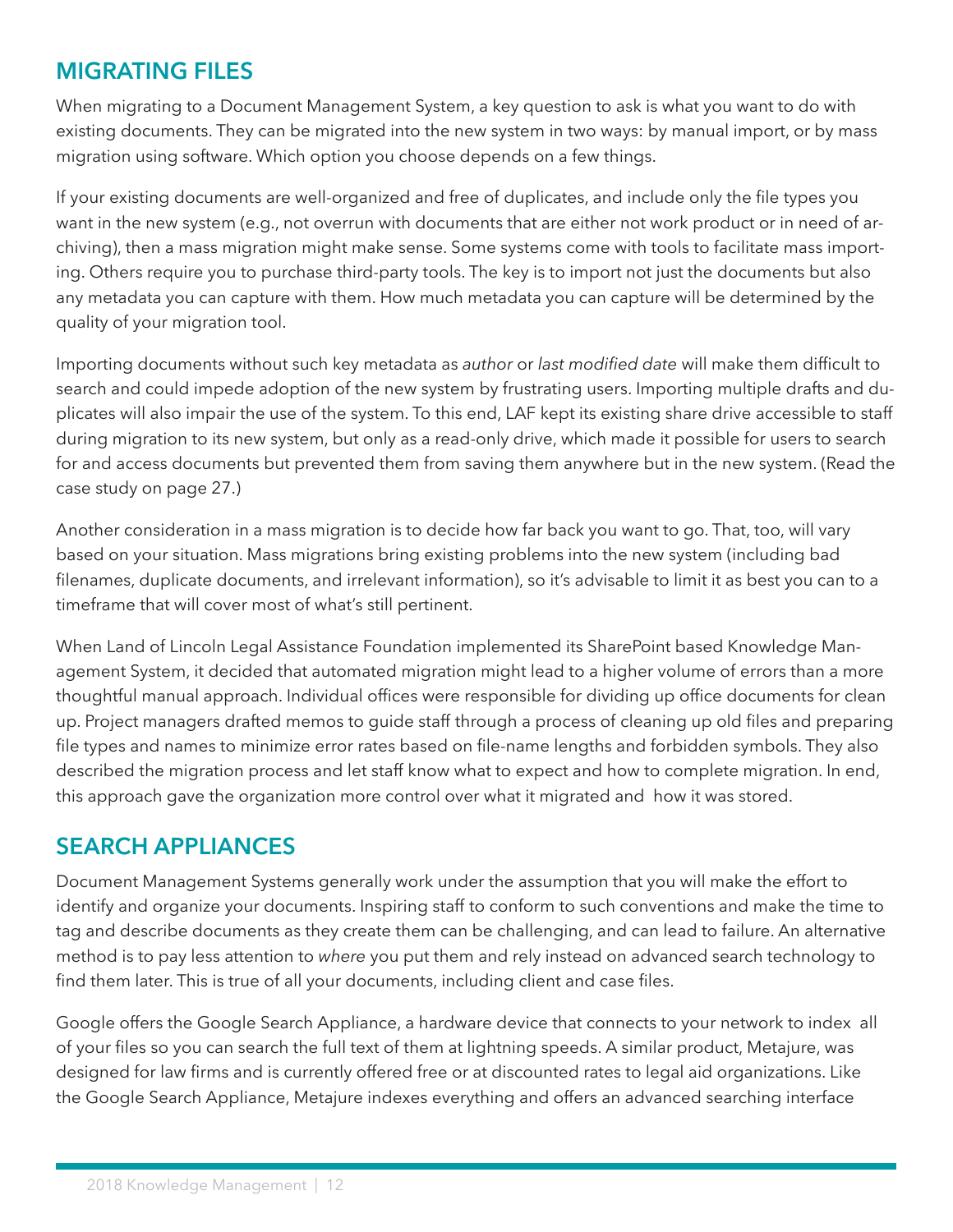<span id="page-12-0"></span>with which to find them. The advantage of such products is that they eliminate the requirement that you adhere to naming conventions and the application of metadata.

But there are downsides, too—the ability to locate relevant documents relies heavily on the search terms used, and without consistent metadata, you might have trouble finding the right document when you need it most. Search appliances can also be complex to implement, depending on the size of your program and your network architecture. The Northwest Justice Project uses Metajure at its headquarters in Seattle, but hasn't rolled it out to its numerous branch offices because each office has its own local server and document storage, which means staff would have to install an appliance at each location. (Looking at Cloudbased options like Office 365 would alleviate that problem, assuming that your search appliance can work with Office 365. Metajure connects, but be sure to ask the vendor if the appliance you're considering does too.)

### **COLLABORATION**

A key benefit of document management, which directly addresses the challenges of knowledge management, is that all work files will be saved according to standards determined by the organization rather than the individual sensibilities of each employee. This can prevent the challenges of trying to find documents created, named, and saved by a long-departed employee who had an incomprehensible approach to document management. But document management supports collaboration in other ways, as well.

## **DMS, OR SEARCH APPLIANCE: WHICH APPROACH IS BEST?**

In technical terms, both a DMS and a search appliance will index your documents to facilitate complex searching, but a DMS will also create a database with the metadata related to those documents. What's the difference? If you're searching a library for a particular novel, using the title will likely help you find what the book you're looking for—but if you're looking for a well-reviewed book about the history of Poland, you might have better luck using the library catalog to find a list of books on that particular subject.

A traditional DMS will succeed or fail based on the willingness of staff to properly code their documents and adhere to the policies. A DMS also offers advanced tools for working with documents that search appliances lack, including version control, workflow automation, and improved security. With a search appliance, staff save documents to a network server and name them as they choose. There's no need for additional description as each document is created or saved. The danger is that a keyword search will produce all documents that contain that phrase but not documents related to that case that lack those precise keywords.

Which approach is best for you depends on whether you want to take a disciplined approach to knowledge management—or you might even want to use both.

As already mentioned, document versioning, with

check-in and check-out (also called document locking), allows multiple people to work on the same document without overwriting each other's edits. Modern systems also support Google and Microsoft's concurrent editing in their Cloud-based applications.

Additionally, document commenting and workflow automation allow any online comments about a document to be saved with the document right in the system, not lost in various people's emails.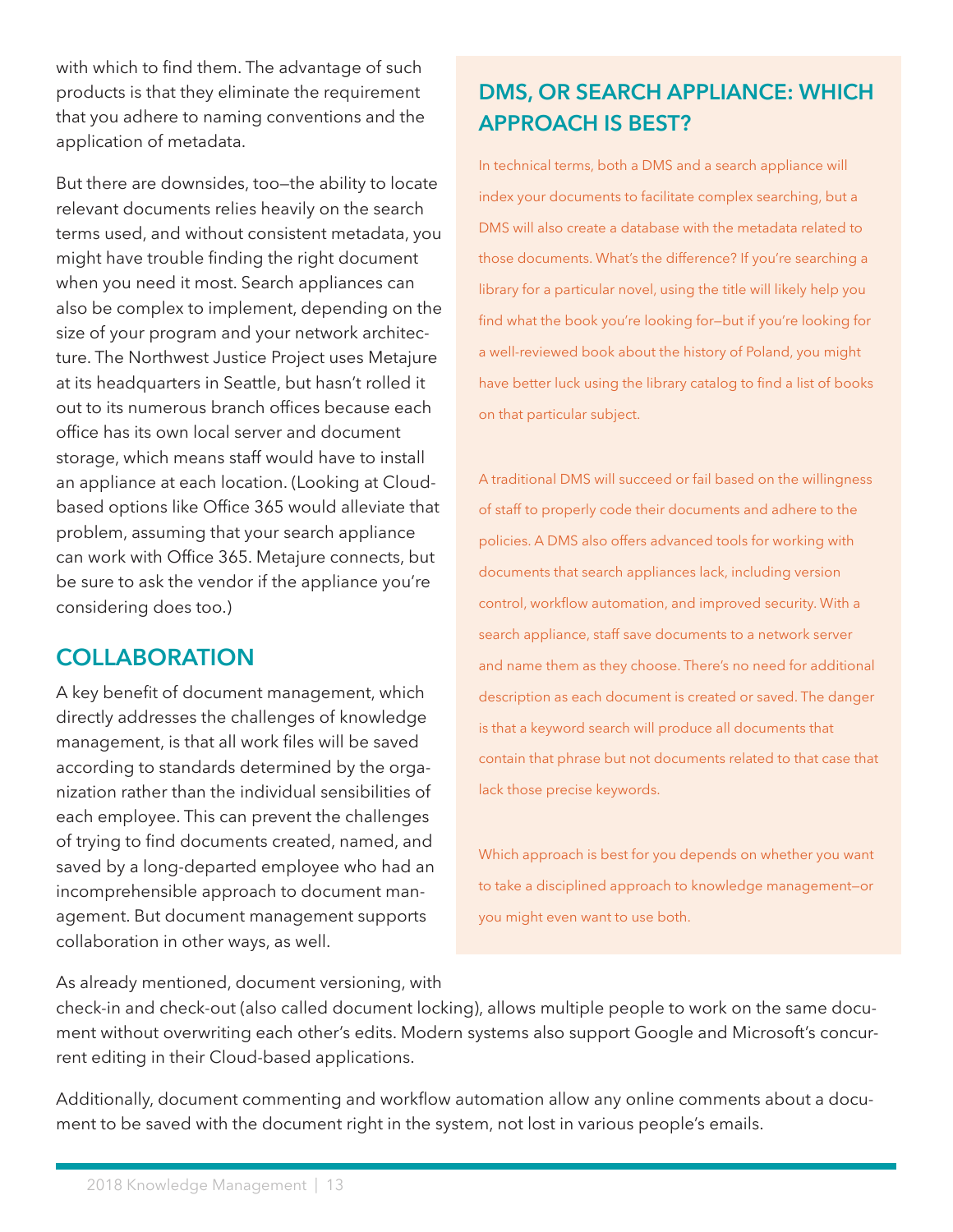### <span id="page-13-0"></span>**BRIEF BANKS**

Brief Banks are collections, or "libraries," of important documents that you want to store in a safe, retrievable place, including leases, contracts, or other correspondence. But legal briefs, in particular, should be stored in such a way that particular documents can be easily located and opened or copied when needed. One of the most compelling reasons to use a DMS is to maximize the use of a legal aid attorney's time by making existing language easy to locate, copy, and incorporate into new filings.

#### **ARCHIVING**

As important as it is to clearly identify your historical work files, it is also necessary to regularly clean out documents that are no longer relevant or needed. This contributes to the quality of your search results when seeking particular documents.

Most document management software allows you to automate your records retention policies with intelligent archiving by assigning "lifespans" by document type—for example, you can put a five year lifespan on correspondence and a 25 year lifespan on briefs, ensuring that they are kept for the appropriate time but that they don't clutter files beyond it.

### **DOCUMENT ASSEMBLY**

While not a standard DMS feature, Document Assembly is a key tool for the efficient creation of standard documents and forms. Most legal aid orgs, if not all, employ tools like HotDocs or A2J Author for this purpose, often via LawHelp Interactive's legal aid-specific service. If you run HotDocs on your local server, it has the ability to integrate with most Document Management Systems.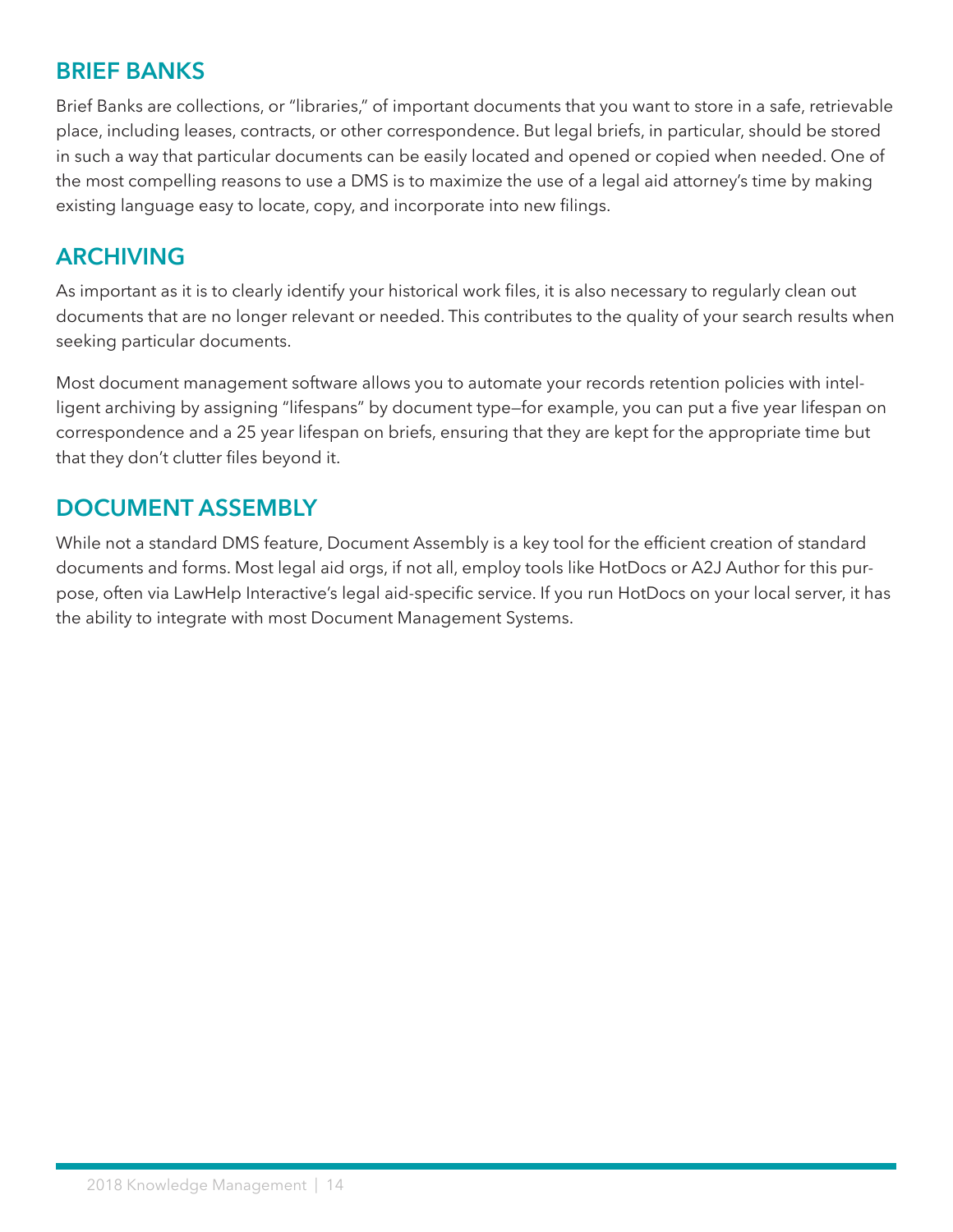# Email

<span id="page-14-0"></span>Part of the appeal of email is that it exists only digitally, with no envelopes to open or papers to file. But archiving and searching electronic mail can pose new challenges.

Letters and memos made up a significant percentage of our documents not that long ago, but now both are relatively uncommon. They've been almost completely replaced by email. But email isn't stored in public fileshares the same way that documents are. Standard email applications are personal systems. Employees can organize and tag emails, but unless they take the multiple steps required to export them to files—or you have a DMS that supports adding emails—they remain confined to the mailbox. They're only as well-organized as each employee deems necessary—in some cases, stored in a single inbox without even any subfolders—and critical emails can easily be deleted. When key employees depart a company, their mailboxes are usually archived, which makes it easy for important information contained in those emails to be forgotten.

How do you make sure important email is catalogued and saved? The short answer is, it depends upon the email system. We'll take a look at two of the most popular, Microsoft Outlook and Gmail—while these are not the only two options, most systems will work in a similar manner to one or the other.

#### **MICROSOFT OUTLOOK**

Microsoft Outlook allows you to organize emails in a folder structure. While it also lets you export messages to text and save them on a shared drive, this is a tedious process and not recommended. A better option is to share folders with other employees using the Public Folders feature.

This feature creates a shared folder visible to designated users from within their own inbox. Everyone with access can create and share information by dragging emails from their personal folders to the Public Folders. The execution can be a little difficult—permissions must be granted, and each mailbox must be configured to display the shared mailbox. In addition, each shared folder is displayed as a subfolder of the owner's mailbox, which can make navigation confusing.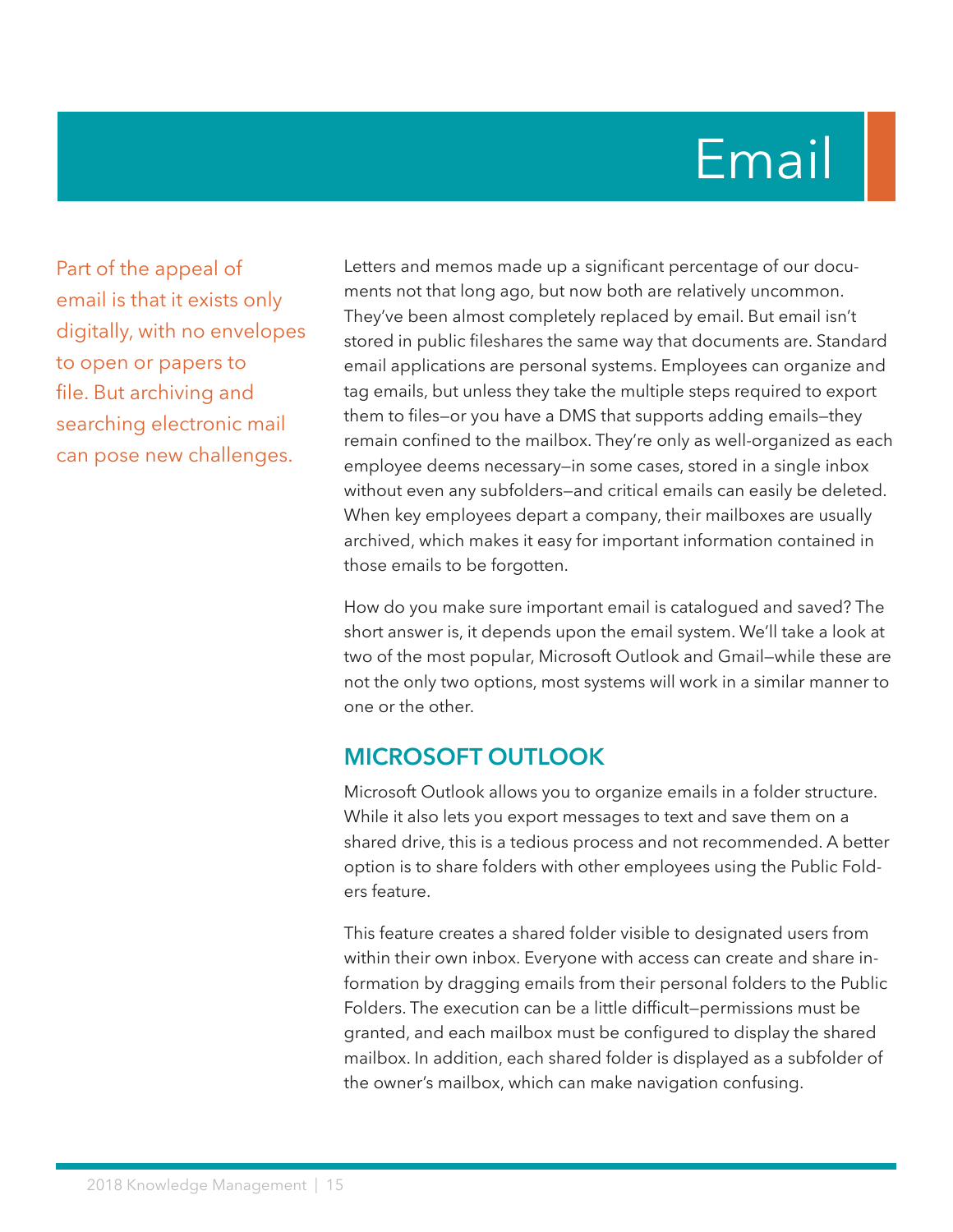<span id="page-15-0"></span>If you use Sharepoint as your Document Management System, you can get around this to some extent by displaying the shared mailboxes on a Sharepoint site, which can embed Outlook folders similarly to document libraries or lists. But this still won't resolve the issue that the shared folder is owned by a single user—if that user leaves the organization, the shared folder disappears when their email account is closed.

Other Document Management Systems vary in how well they integrate with Outlook. Some of the traditional, server-based systems allow you to save email messages with a click, much like with documents, but some of the newer Cloud-based systems only let you save email attachments to the DMS, not the emails themselves.

### **GMAIL**

In Gmail, there's no equivalent feature to Public Folders, nor can users share folders—only entire mailboxes but third-party add-ons can provide the ability to share labels with other Gmail users, or add something similar to Public Folders to a Google domain. A few DMS products allow you to save Gmail messages to the system—including Hiver, CloudHQ, and Tandem, for example—but there are fewer than for Outlook. (You can find links to these Gmail add-ons at https://chrome.google.com/webstore/search/shared%20gmail%20 labels?hl=en)

Both G Suite (aka Google for Work) and Office 365 offer a Litigation Hold feature. While it's not integrated with any DMS, nor intended to be made publicly accessible, it can provide the ability to retain and search emails by keyword or search term, spanning all user accounts—including the mailboxes of former employees.

If you don't have a DMS that integrates with Gmail, it's a good idea to purchase and implement Litigation Hold. It's included with G Suite for Nonprofits, and is also available in the E3 and E5 packages for Microsoft's Office 365.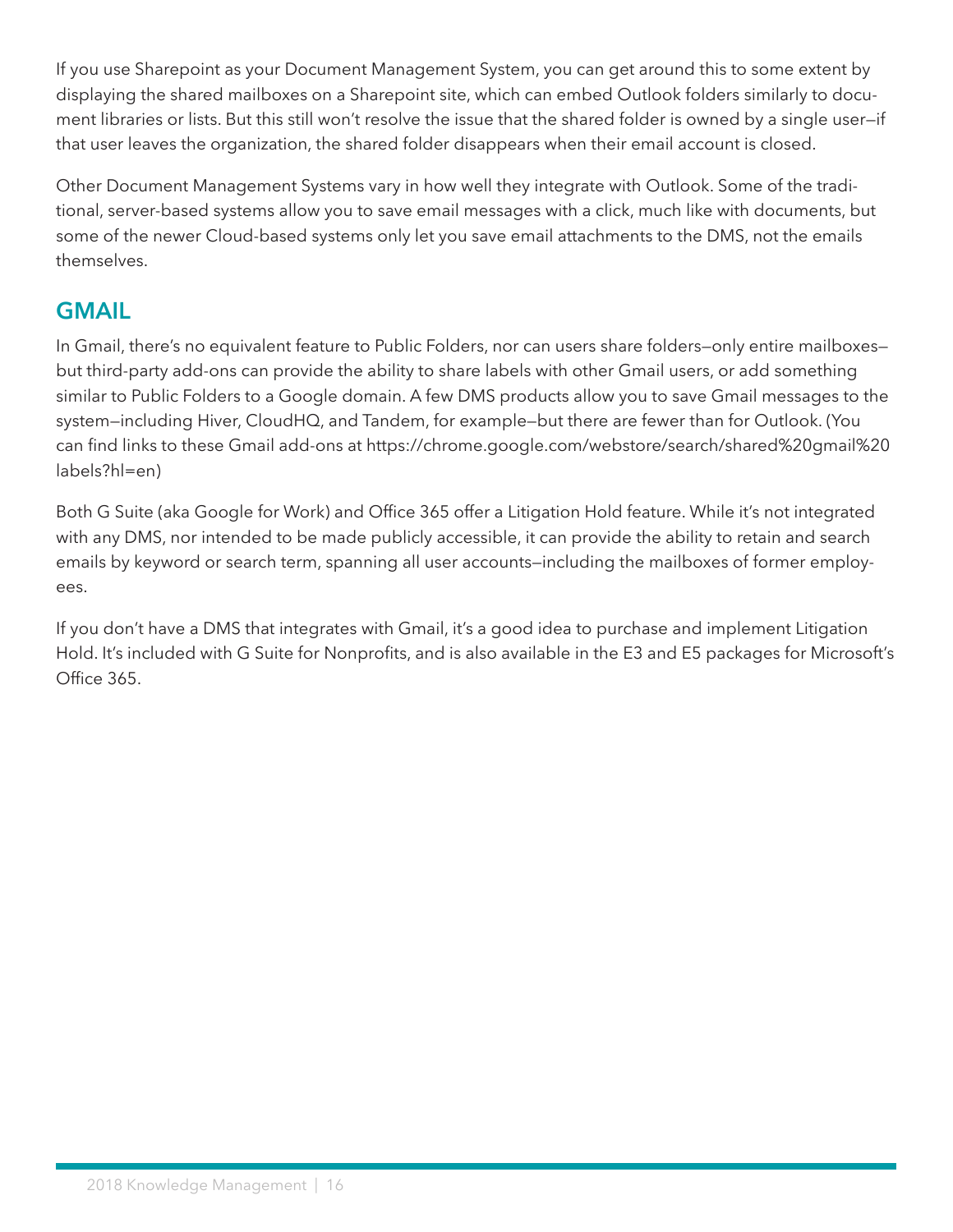## <span id="page-16-0"></span>Internal Messaging Tools

Social media has become a mainstream means of communication in our personal lives. Are there practical applications for it at work?

The practice of saving important emails is labor-intensive, as each relevant email must be individually exported to a file, and then imported into a DMS. While many companies do this, the challenge is identifying important emails among the sea of messages received every day. One way to address the limitations of email applications as knowledge retention systems is to install an internal messaging tool (sometimes called "corporate social media.") These private network messaging solutions—including Office 365's Yammer, Salesforce's Chatter, Slack, and similar tools—allow you to capture intra-office communication about a case or client in a dedicated "channel" or "stream." Most of these systems also provide a straightforward means to forward emails to the channel.

Corporate social media can be a powerful knowledge management tool when directly integrated with an information management system. In Sharepoint, for example, you can incorporate Yammer feeds into any site. Considering Sharepoint's built-in document management, discussion forums, lists, and wikis, it provides one of the best options for maintaining a centralized system for all organizational knowledge.

Salesforce is also a compelling option. While it does not include a fullblown DMS, it does integrate easily with Box and many other Document Management Systems. Salesforce Chatter feeds can be associated with any record or entity, allowing you to keep important interactions, events, and considerations associated with a client case stored alongside their data.

Slack is extremely popular in some fields, including journalism. The platform ties into many other applications, including Dropbox and Google Apps, and provides some search functionality, but is best known for its chat function, which syncs across desktops, mobile devices, and the web. In addition to one-on-one chat, you can establish channels for groups and teams or for specific functions. As a collaboration and knowledge management tool, Slack offers a lot of potential. For example, you can store a PDF in your organization's Dropbox and share it on Slack as a link, with a summary, that colleagues can review or comment on. Slack stores the conversation around the file as well as the comments and the text of the file itself, and makes it all searchable. Pricing varies from free versions for small teams to \$15 per user for a more robust version.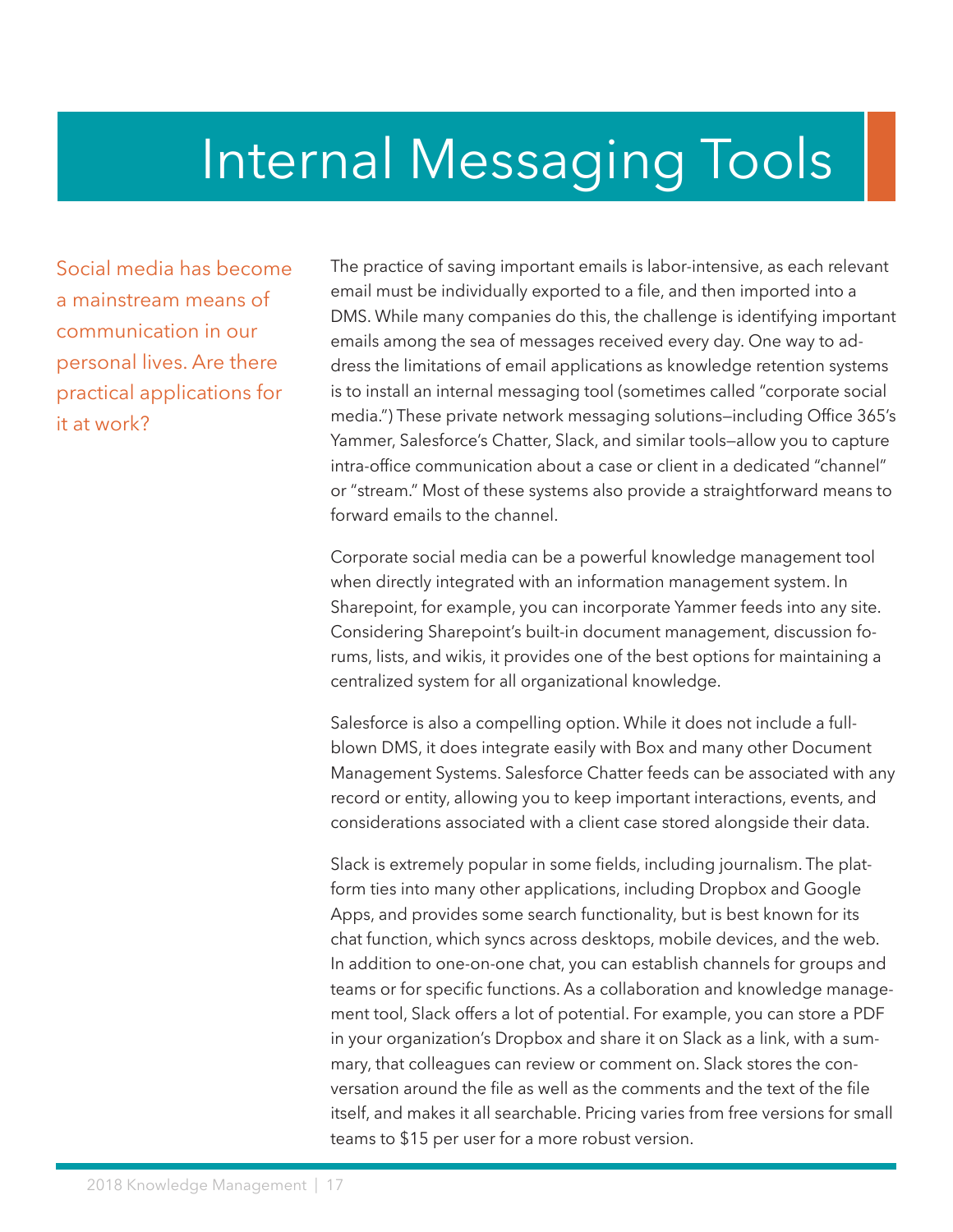## In-Person Interactions

<span id="page-17-0"></span>Some of our best work is done in person. Capturing that knowledge is just as important as the work we do in the digital realm.

#### **ONE LEGAL AID ORG'S SOLUTION**

"One thing my organization has started doing is keeping Google Docs for regular (weekly, monthly, etc.) meetings. Each topic has its own document, shared with the regular attendees, where agendas are developed and shared and notes are kept—anyone at the meeting with a laptop can add to those notes. They help with building agendas by answering questions (What wasn't finished last time? What needs follow up?), we can assign tasks to individuals using these documents, and they create a historical record of all meetings that everyone has access to."

Though much of our work lives have moved online as we increasingly become a connected culture, we still spend a lot of our time in face to face meetings and conversations. Whether one-on-one or in meeting rooms with a handful of other people, these non-digital interactions can be a critical part of our work. But how can the knowledge that comes out of those meetings and conversations be captured as part of the larger management system?

One simple solution is to have an appointed note-taker at every meeting, and to give that person clear instructions about what needs to be recorded. This might be more than just conclusions and action items—for example, in a case where a decision is made to create a new position, all the key points in any debate should be recorded.

If a meeting includes visual aids—for example, notes on a whiteboard during presentations and discussions—those aids should be photographed before they're erased, and the photos should be kept with the meeting notes. Audio recordings or transcripts can also be saved as file attachments.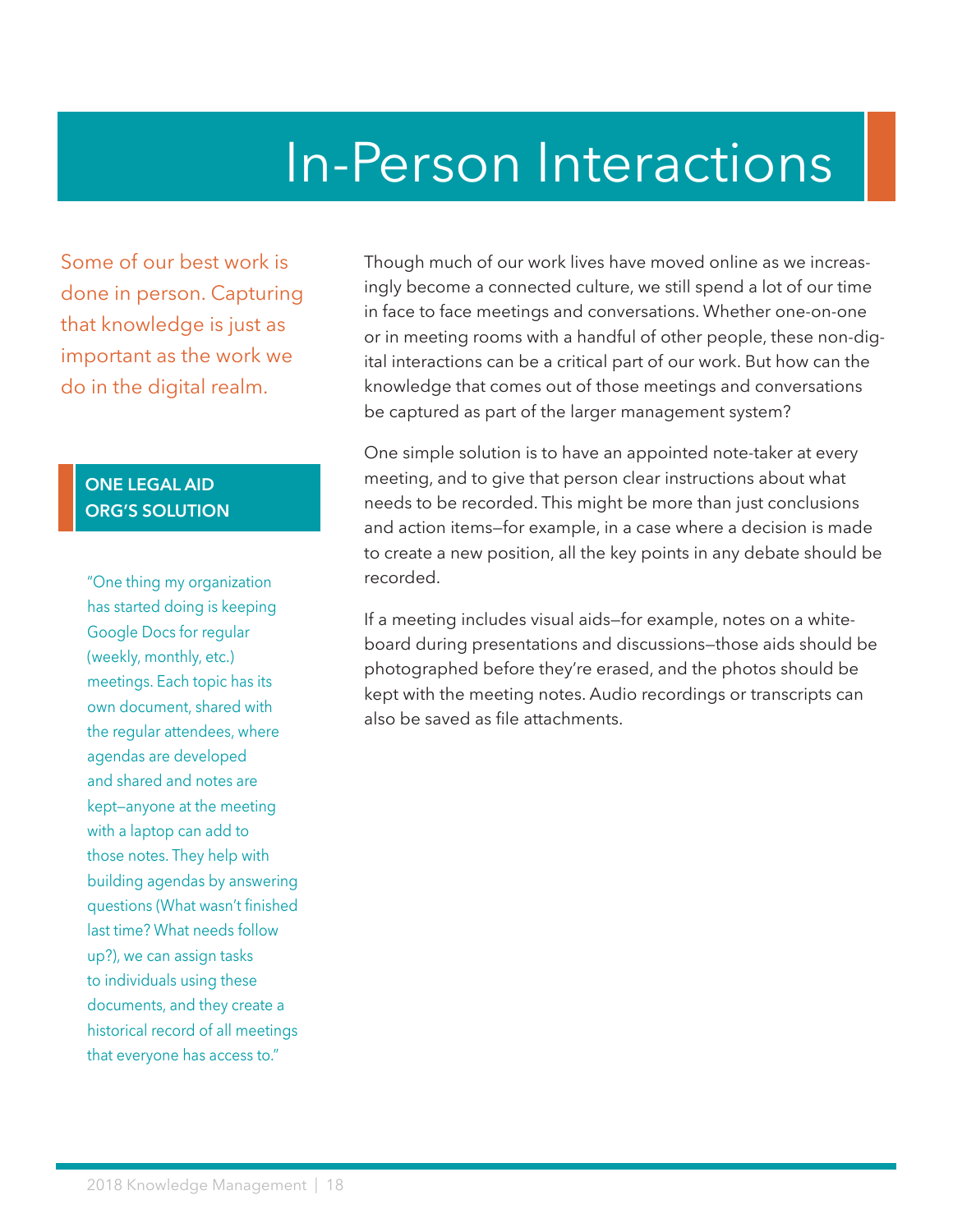## <span id="page-18-0"></span>Implementing Knowledge Management

If you're starting from scratch with no Document Management System in place, and without much consideration for the retention of key work product and related knowledge, then you need to be prepared.

Implementing knowledge management is less a software installation than an organizational culture change.

A successful knowledge management solution changes how people throughout the organization work. Influencing management and staff to make those changes requires getting them to buy in and commit to the project. It must be a clear organizational priority. The effort required to adopt new technologies and practices required for the project to succeed must be shared at all levels of the organization. Without each of these components, there's a good chance the effort will fail.

#### **PREPARATION**

In order to successfully develop a culture that prioritizes knowledge management, you must clearly understand a number of things about your current culture, environment, and practices.

What knowledge do you currently maintain, and where is it stored? Take an inventory of all of your information systems (including databases, fundraising, and payroll), documents (including shared drives, Google sites, or Dropbox folders), and operational items (including meeting notes, publications, reports, website content).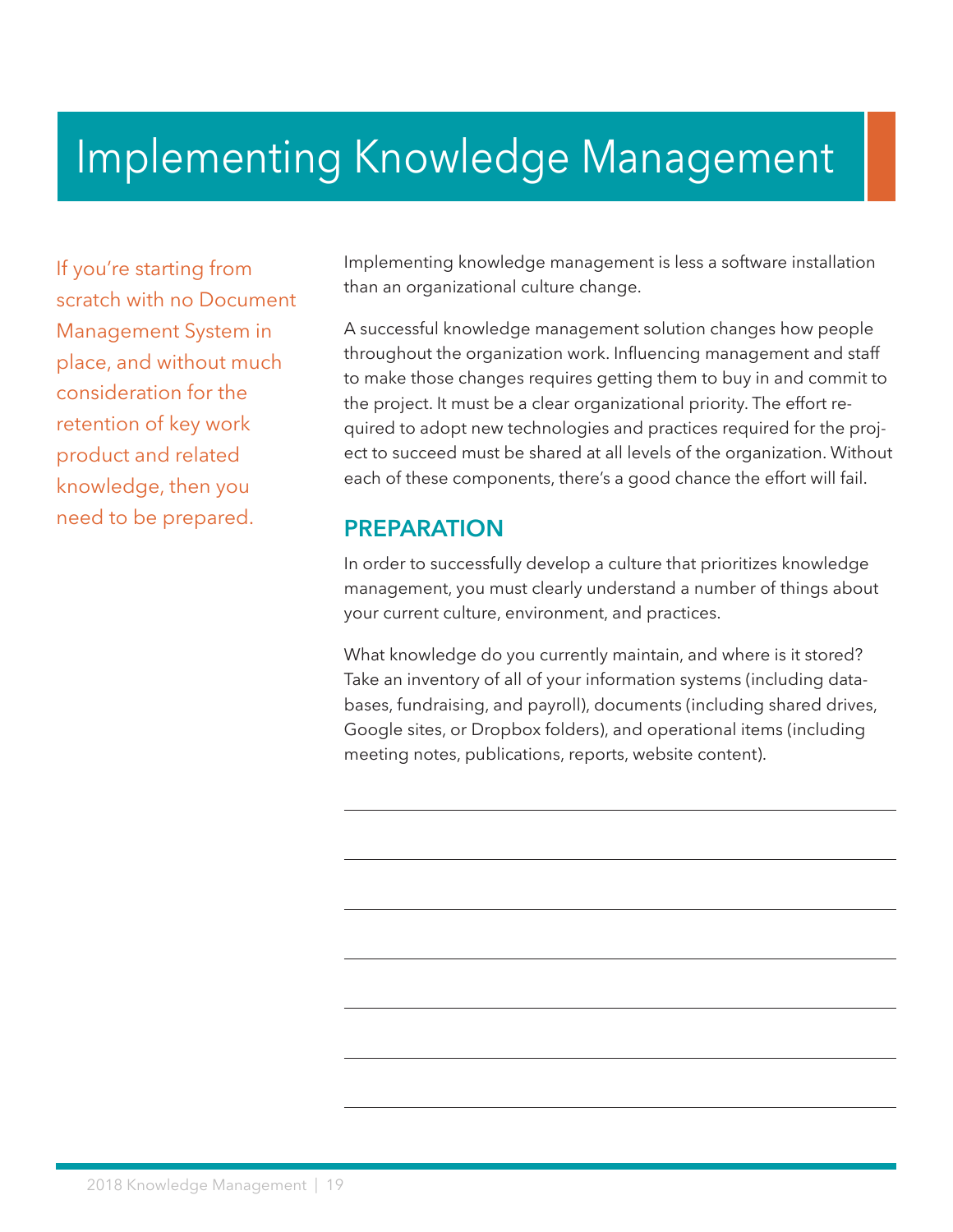#### **Who manages what information?**

For each type of data in the inventory, note all of the people who work with that data and what they do with it (create, edit, archive, share, etc.).

#### **Who is responsible for the information?**

Who is accountable if gifts are entered incorrectly in the Donor Management system, for example, or if filing dates are missed? Who has access to what information?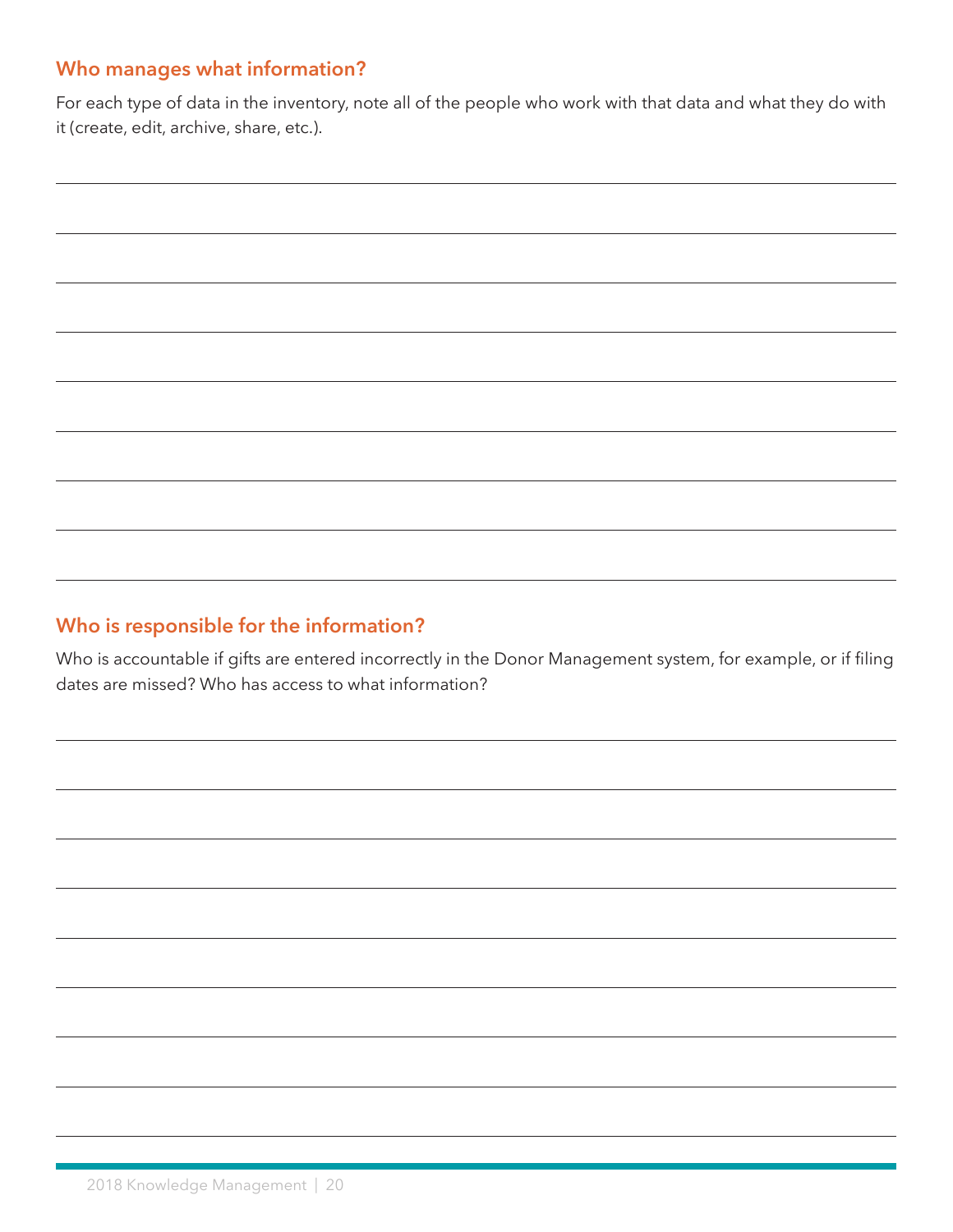#### <span id="page-20-0"></span>**What information aren't you maintaining that you should be?**

Look particularly at the types of things that are discussed in meetings or kept in emails that aren't treated as work product, and promote to documentable work product any of the things that would be useful to people at present or in the future.

#### **What are your business processes for handling information?**

If you can afford it or get it funded, consider hiring business process consultants to help you understand how you work with information today, and how you might improve your processes in order to work more efficiently and more mindfully. Also consider working with a local university's School of Information (or other relevant program) to see if it does class projects on business process analysis for free.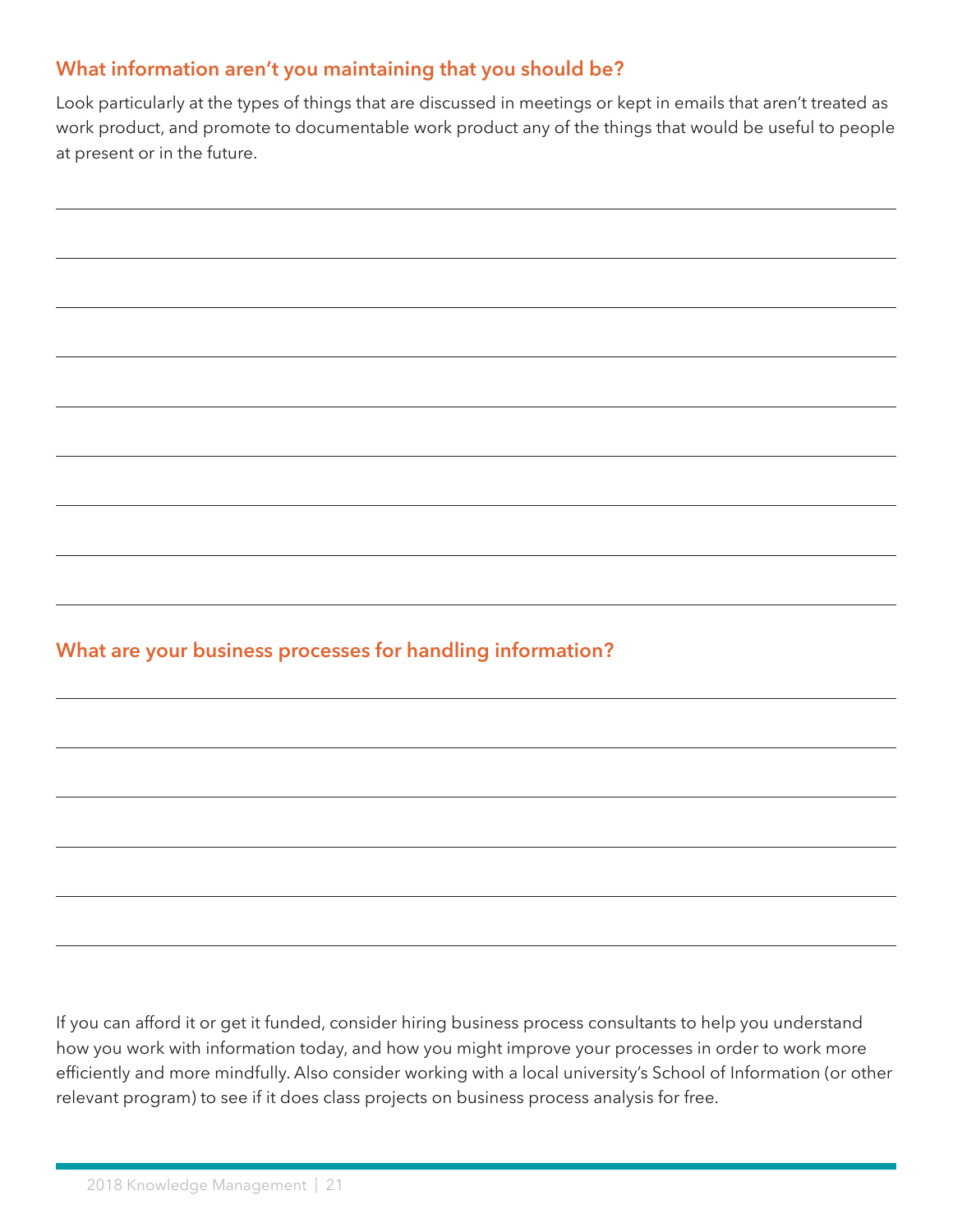## <span id="page-21-0"></span>**ORGANIZATIONAL BUY-IN**

The willingness and commitment of the staff to adopt new processes and systems once they're in place is also critical to the success of the project. Without their cooperation, projects that require changes in work habits are highly likely to fail. Change has a reputation for being difficult, but what's really hard is unexpected change. If staff are aware of the project goals and can clearly see how the system will, ultimately, make their lives easier and make them more effective, they are much more likely to adopt the new systems.

The following tips can help you get staff buy-in:

**Engage staff early.** Announce the project and seek input from every person who will be impacted by the changes (this is likely the entire organization). It's important to message clearly, so it helps to have two or three bullet points handy that outline the key project goals, which might include…

- **•** Increase organizational efficiency
- **•** Improve the quality of data and documents
- **•** Collaborate more effectively
- **•** Deepen our understanding of our work

**Define requirements with all of your users.** Prepare a slide deck introducing the project, and schedule time with each department or practice group to go through it and discuss expectations and answer questions.

**Get all perspectives.** Survey staff about their current processes, and how well they work for them. Get their input not only on what isn't working for them, but also what they'd like to see.

**Lead from the top.** Make sure, first of all, that the CEO or ED and executive management are on board with this effort, and make sure that some of the early messaging on it comes directly from their mouths.

### **SYSTEMS READINESS**

Before you determine what software you'll be implementing in support of the project, evaluate what you're using now. In some cases, you might already have suitable software installed but not have it configured in such a way that it supports knowledge management.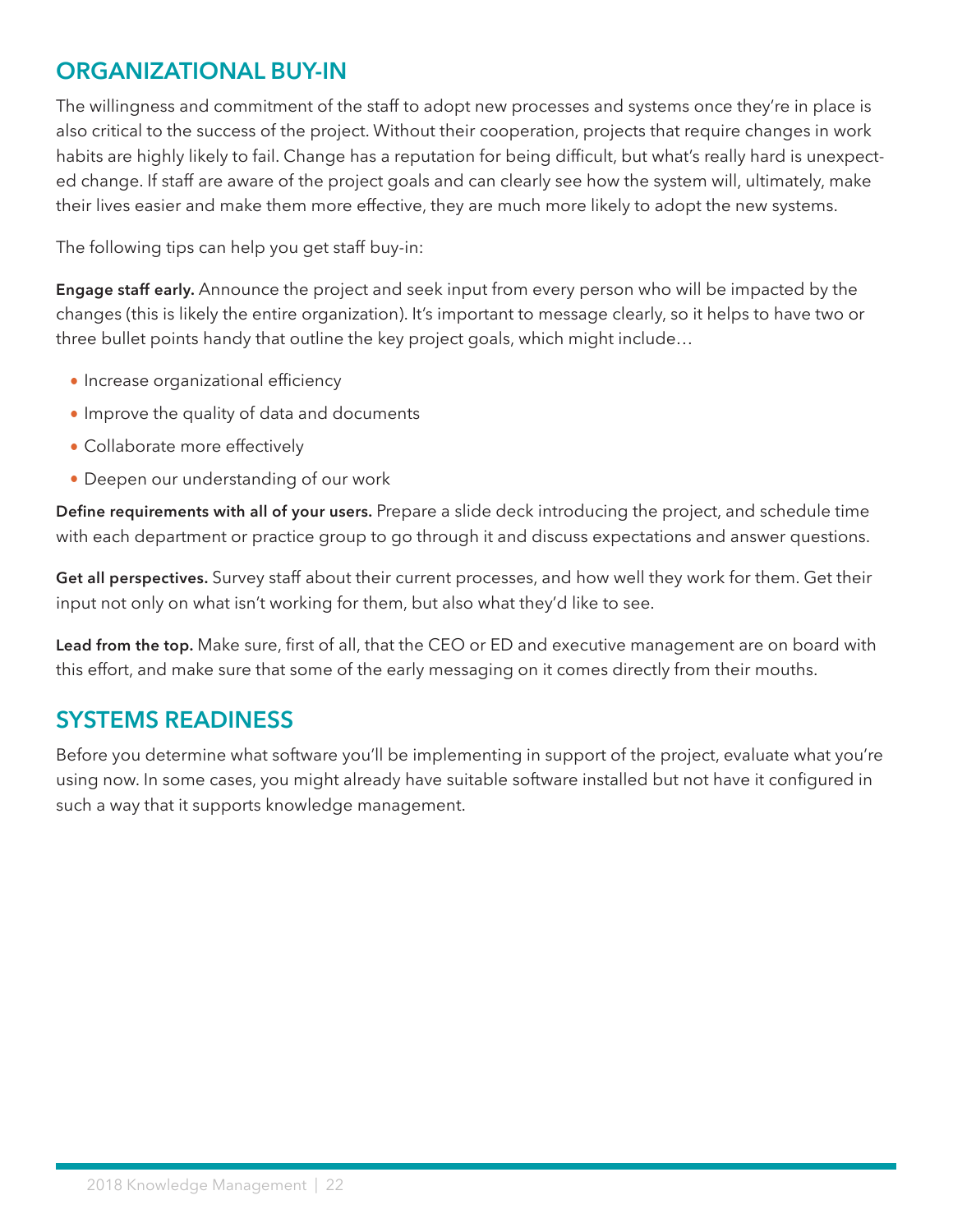#### <span id="page-22-0"></span>**What databases are in use and are they/can they be integrated?**

One goal of your knowledge management effort might be to improve the reporting in your case management system or other databases. For example, merging client eligibility data with attorney availability can be a powerful efficiency boost for intake staff—but if the eligibility requirements and client info is in your case management system and attorney info is in a time-keeping application, HR system, or spreadsheet, how will you integrate them? Identify the types of cross-system reporting that might provide big improvements, and then determine if, and how, the data can be combined.

### **Are you going to keep your systems in-house or move them to the Cloud?**

This is a question that every organization should already be asking or have already answered. The nature of computing is changing, and the future is not in server rooms—it's in the Cloud. If you've already evaluated applications such as Office 365 and Salesforce, keep those evaluations in mind when identifying your knowledge management goals.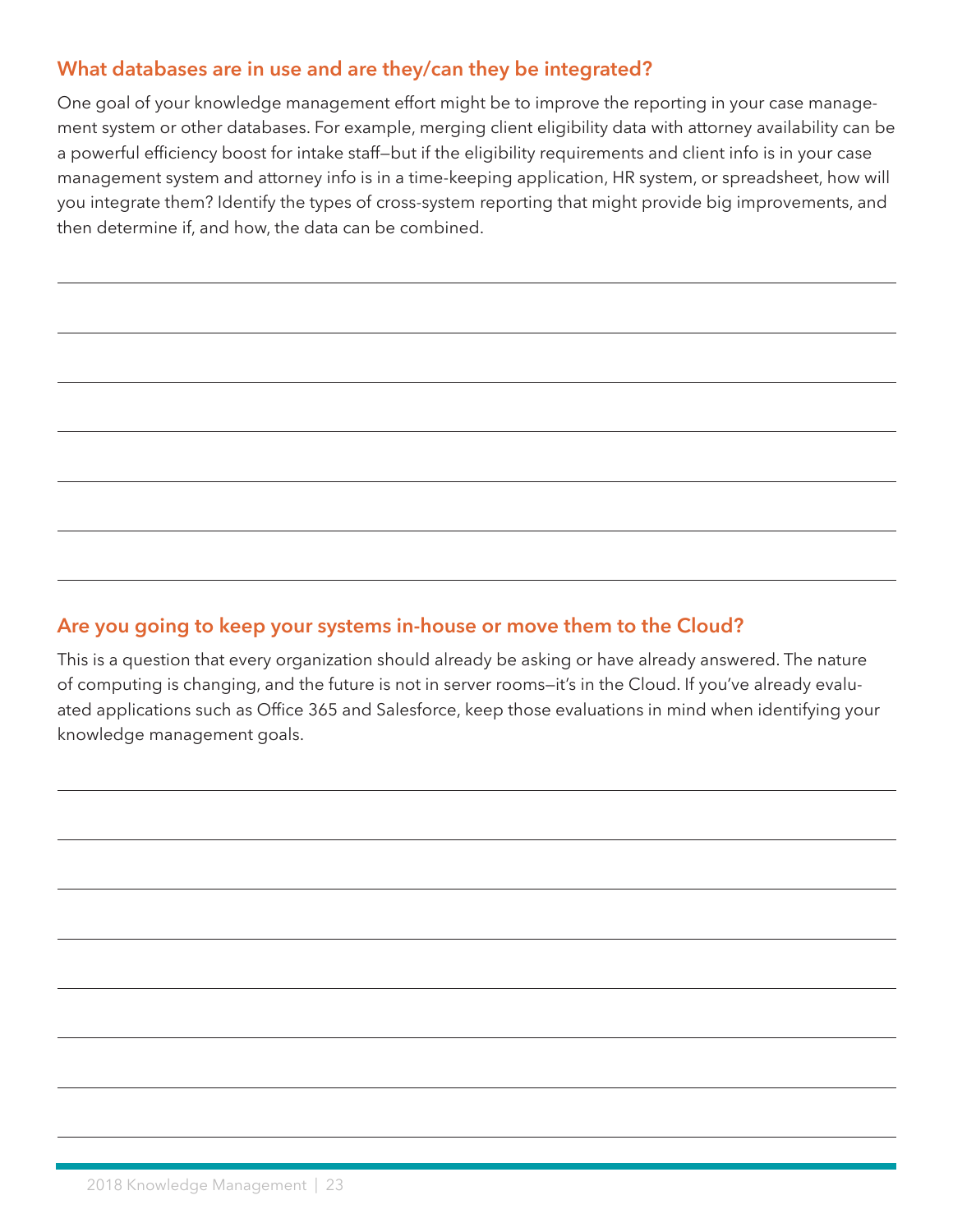### <span id="page-23-0"></span>**STAFFING REQUIREMENTS**

Changing the way everyone works will necessarily involve changing some staff responsibilities—and it might require hiring people with skillsets that don't currently exist in the organization, such as Sharepoint or Salesforce administration. You'll need to understand how the new software and processes are being trained and supported. If the improvements result in efficiency and productivity gains, then you'll also need to look at organizational job descriptions to see if they also need to be modified.

#### **Do you have in-house IT staff who can continue to develop and manage the new information systems?**

Is that a role that has to be added to IT or does the skill set already exist? Can you send a current staff member for training? Or do you need to hire an outside contractor for this project?

#### **How is training handled in your organization?**

Do you have an employee responsible for training staff on working with information and information systems, or do you need to hire someone? Can the training responsibilities be distributed among existing staff members? (LSNTAP provides a number of valuable training resources at https://lsntap.org/trainings.)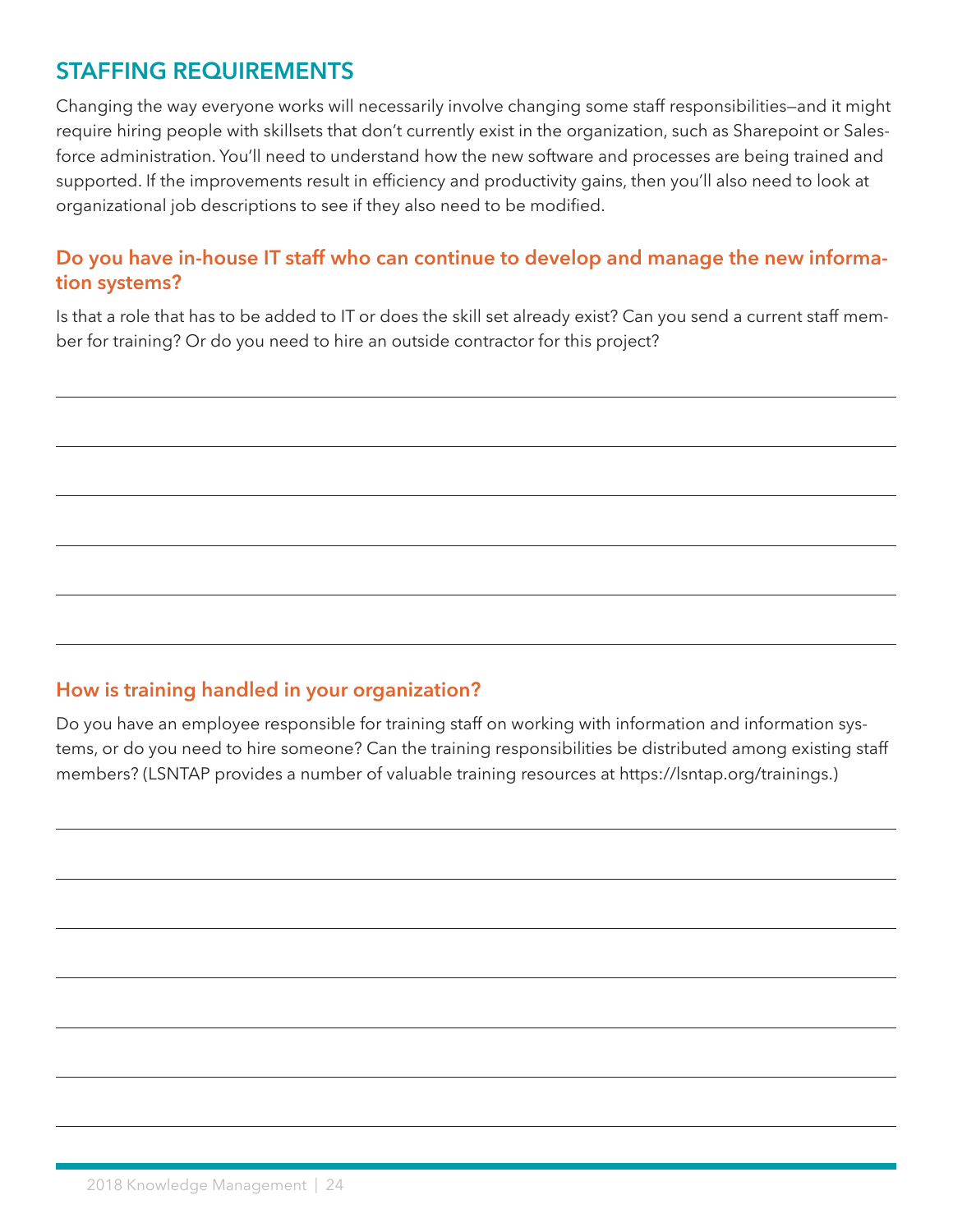#### **How will ongoing support be handled, and how will data standards and usage be governed once the new system is in place?**

Project success lives or dies by the shared adoption of data management standards. Training staff how to use the software is important, but equally critical is making sure they understand how to apply metadata and adhere to naming conventions.

Once the new system is in place, this needs to be reinforced and monitored. Some organizations create a data quality position that is responsible for this monitoring and training. Others assign staff in each department or practice group to be the local expert. It is generally prudent to set up the system security in such a way that staff can do their work unimpeded, but delegate the types of tasks that require either greater care or greater expertise to the departmental expert. For example, mass importing of documents might be best left to someone who is charged with those duties. (Visit the library and training archives at lsntap.org for valuable resources to help you and your staff with these decisions.)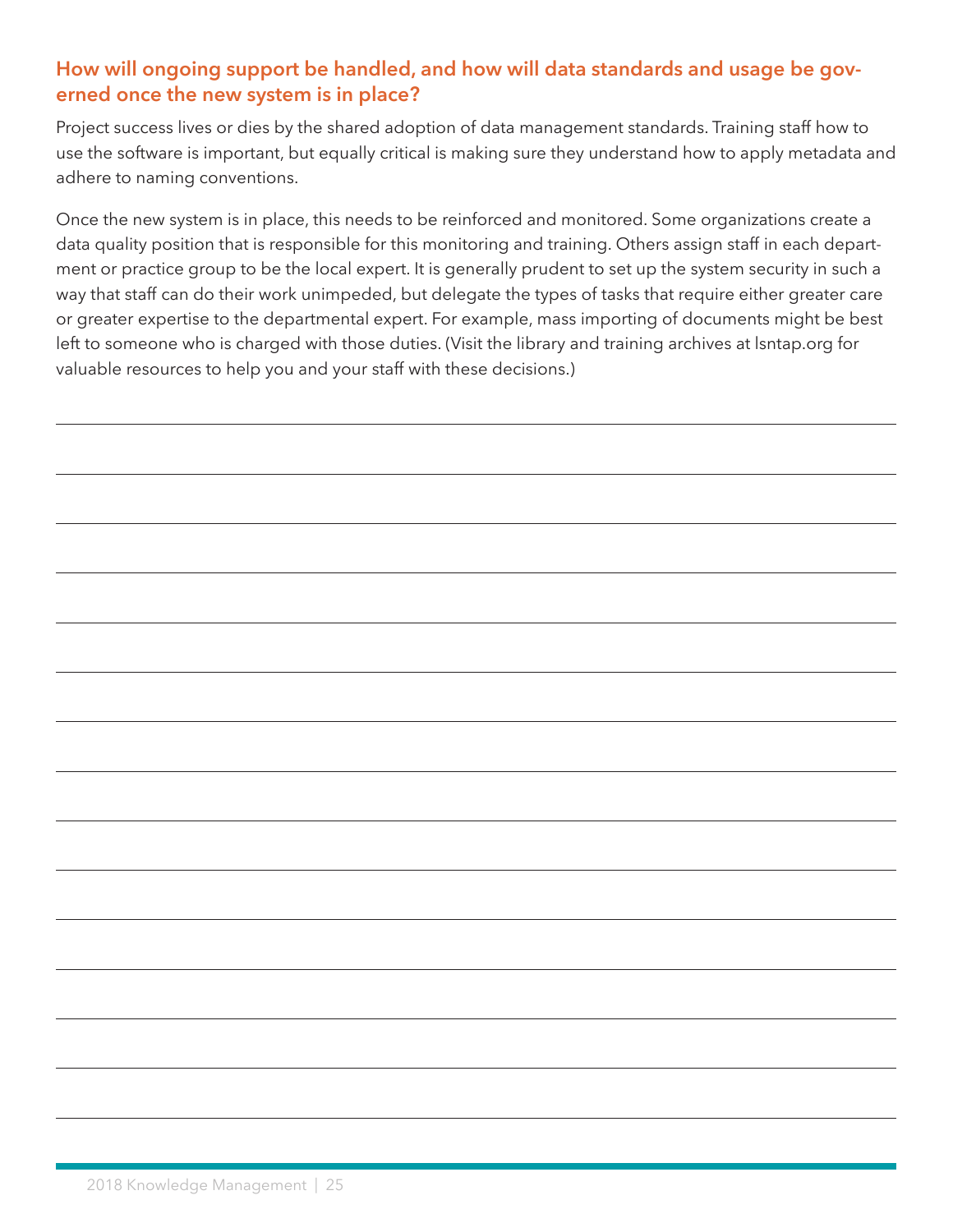## **GOING LIVE**

A major consideration for rollout is whether you will do it all at once, or in phases. A phased approach has many benefits, and lets you work out any wrinkles with less disruption. Starting with a department, practice group, or set of users who are eager to sign on lets you quash early bugs or make any changes that are required more easily than going live organization-wide. And there are *always* issues. By starting with small groups of more experienced staffers, you'll know much more about how to train and support the software by the time you get to the less tech-savvy users—and will already have addressed most of the problems.

The downside is that you'll have staff on two different systems until the phased rollout is complete. This might result in some confusion and disruption for the users who are yet to be converted as they try and collaborate with staff members who are saving documents in different places and using different processes to work with them. For example, in the Box DMS, files are sent as links rather than attachments—links that won't work for users not in the test group.

The stakes are higher with a non-phased rollout, but sometimes compatibility needs dictate it. Phased rollouts work best in siloed environments, but the business trend is toward more collaboration. If you do go live all at once, be sure staff is prepared. Publicize the "go live" date and manage expectations. Make sure that you have clear documentation of the basic functions waiting for each employee as they arrive. IT and project staff will be spread thin, but should be dedicated to support and bug fixes. Even after training, some staff will need hand-holding once they go live.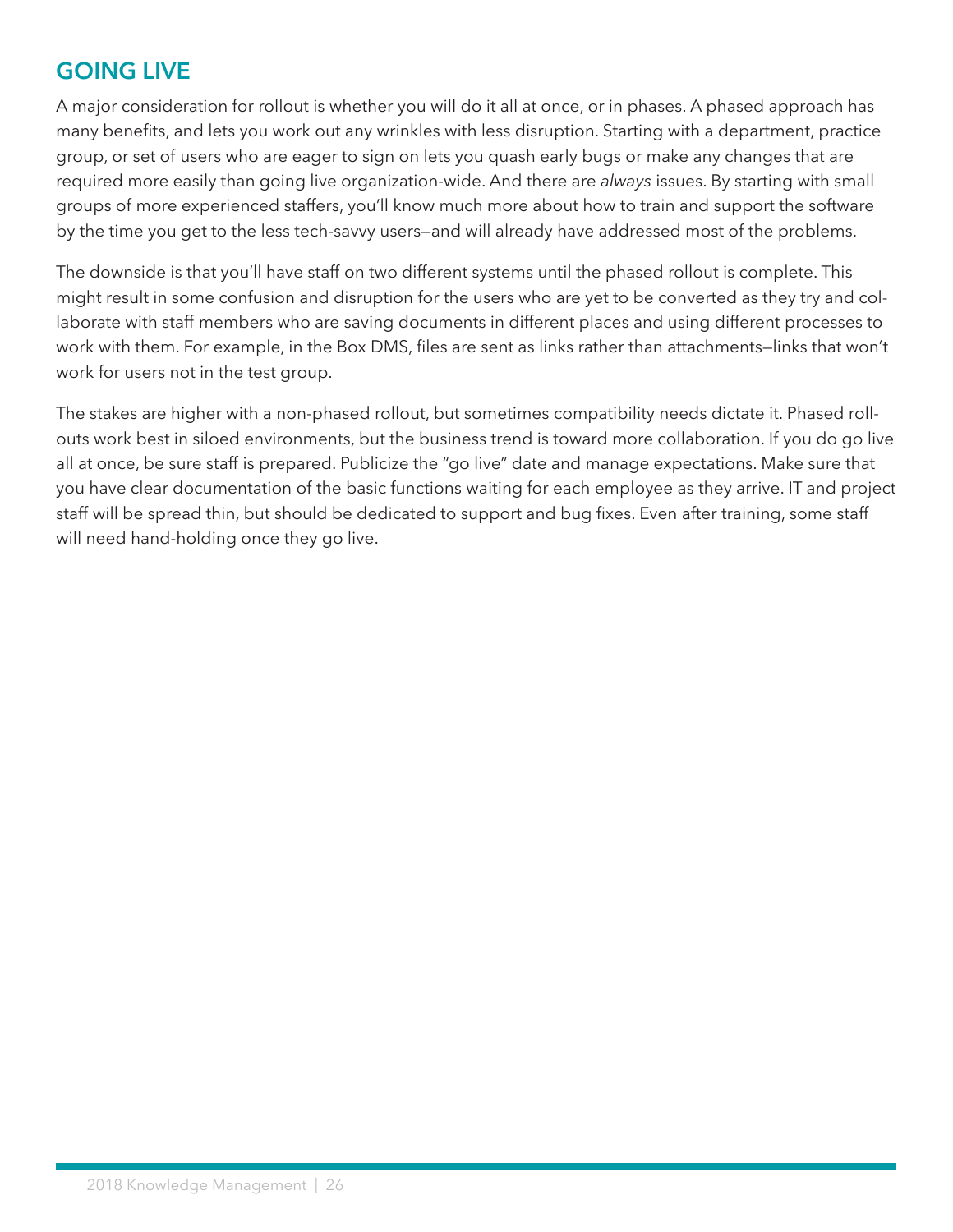# Case Study: LAF

<span id="page-26-0"></span>Recently, LAF (formerly the Legal Assistance Foundation of Metropolitan Chicago) implemented what might possibly be the most elaborate knowledge management platform in the legal aid sector. The project began a few years ago, and along the way, LAF followed a series of business process analyses that helped clarify its need for knowledge management.

Using Sharepoint as the platform, the organization set up sites for individual practice groups as well as a site for sharing staff communications and resources. The key goals were to enhance LAF's information management systems by deploying Sharepoint; to integrate that system with its LegalServer case management system; and to use these integrated tools to improve LAF's operational effectiveness and efficiency.

By the end of 2017, implementation was about 85 percent complete and already rolled out to most staff. Already staff have noted a number of benefits, including the following:

- **•** Powerful search functionality for briefs and documents
- **•** The ability to link to documents and sites
- **•** Access to subject-specific wikis, how-to guides, and the staff resources site
- **•** Support for workflows and the ability to automate standard forms and requests
- **•** Staff surveys
- **•** The ability to retain and share staff subject expertise.

Once LAF received a Technology Initiative Grant (TIG) from Legal Services Corporation (LSC) to support the project, it hired a Sharepoint consultant. Executive leadership was on board, but for the project to succeed, staff buy-in was also critical. To engage staff, requirements-gathering was done through staff surveys and inperson interviews that helped ensure that they felt like stakeholders in the system's success.

LAF convened a core group of key staff to take ownership of the design of the Sharepoint system. In addition to IT staff, this group included attorneys, paralegals, and an office manager, giving it a rounded perspective. In addition to overseeing key design considerations, this group developed the organizational taxonomy, and appointed an information manager to work closely with the consultant on the technical aspects of the design—and to take over design work after the initial rollout was complete.

To continue staff engagement, LAF invited all staff to participate in system testing, and held a contest to name the system. The winning name was LAFPoint.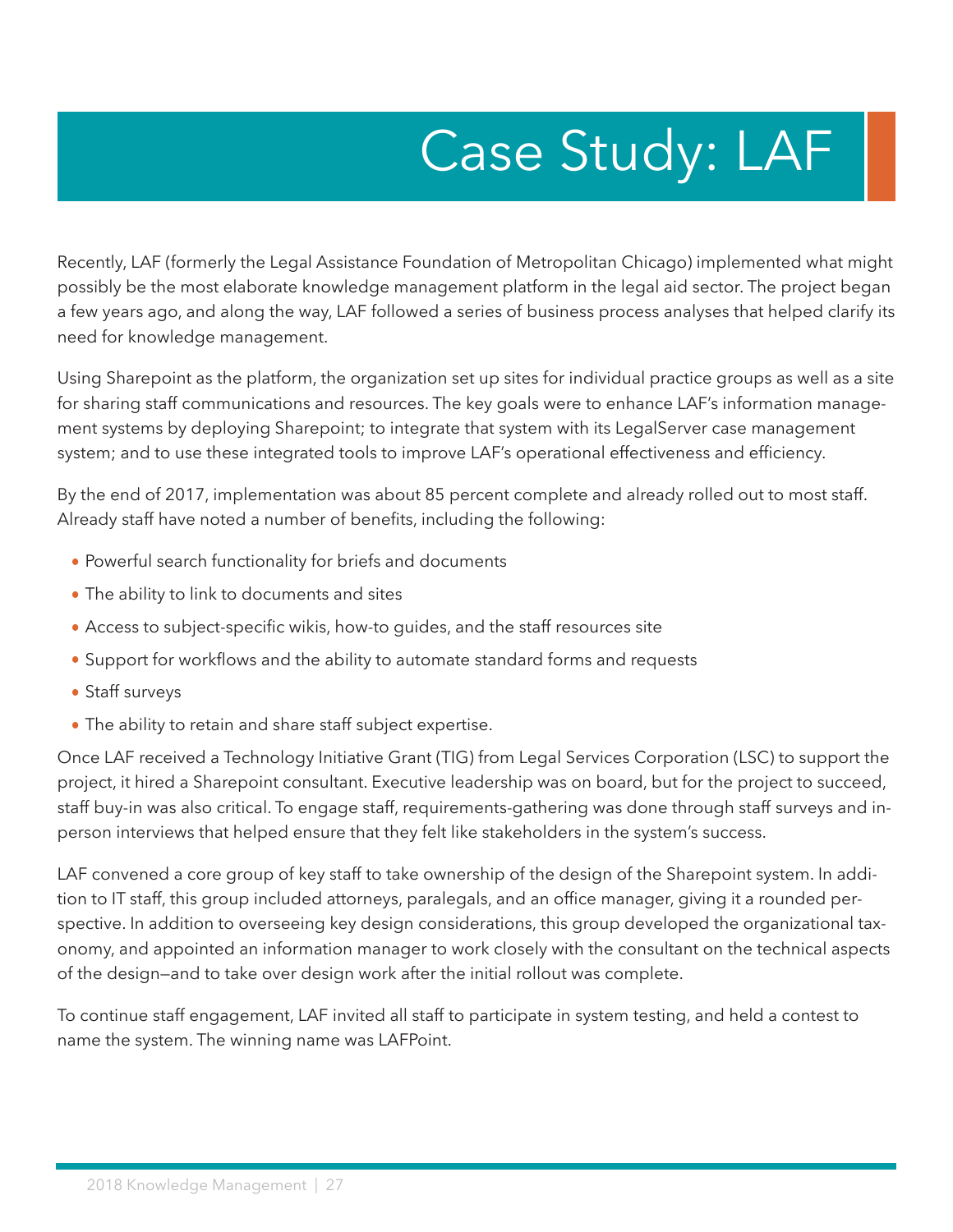The IT team worked to train all other staff members prior to roll-out, and each employee was given a custom LAFPoint pen along with a welcome letter on the day the system went live. To promote adoption, the old share drive—where documents were traditionally stored—was made read-only the same day. This meant staff could view documents and import them into the new system, but could not modify or save documents on the old drive. Training continued for four months after rollout to ensure that users would continue to gain comfort with the new system, and to promote not just a successful implementation but a successful adoption.

To learn more, read the full TIG Report on the LAFPoint project in Appendix A.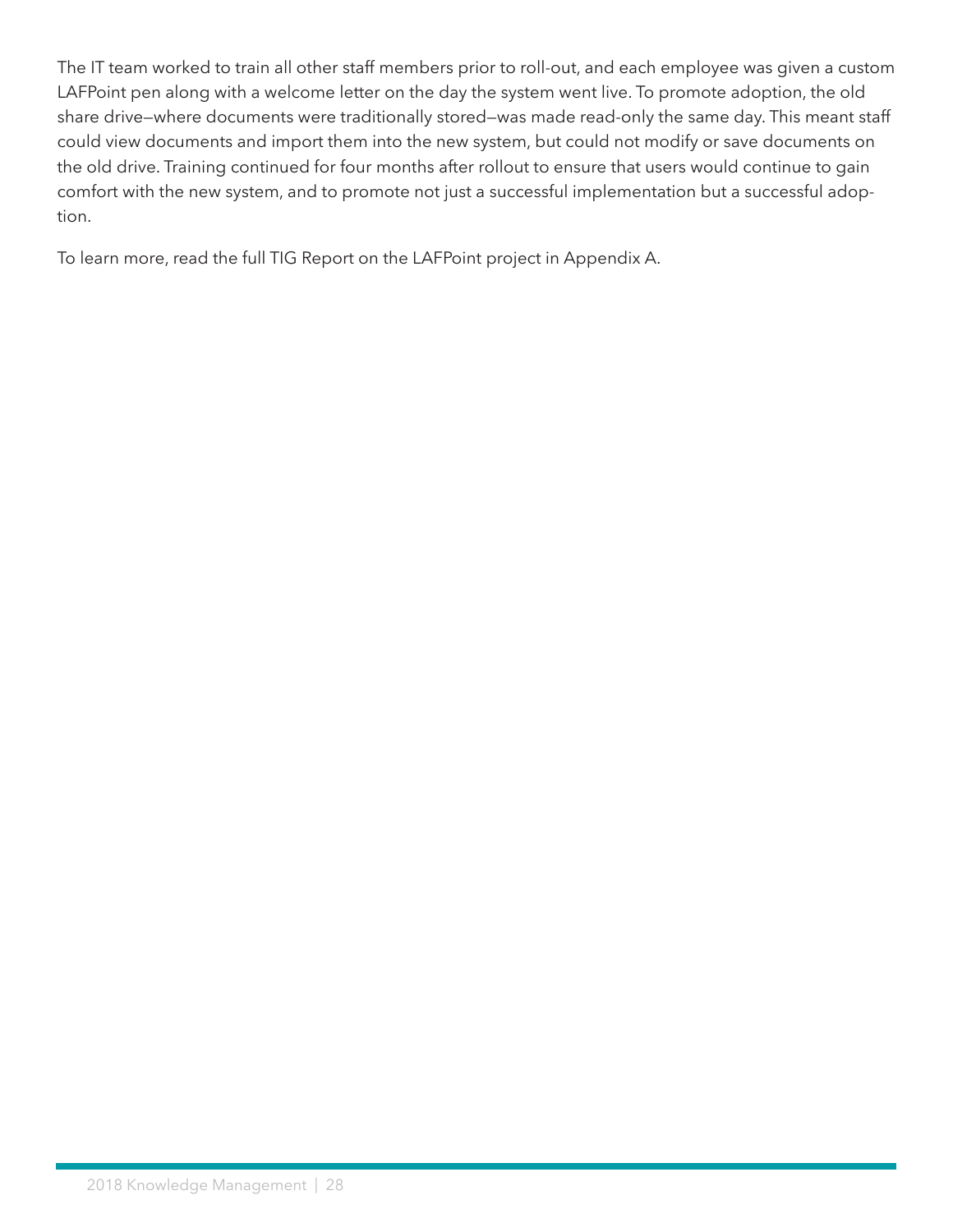## Preparation Worksheets

<span id="page-28-0"></span>If you're planning to implement a knowledge management system, planning ahead can help eliminate unnecessary challenges or obstacles. In this section, we'll provide a number of worksheets you can use to prepare.

#### **RACI MATRIX**

For any organizational initiative, a RACI chart is a way to detail who is…

**Responsible.** Who will insure that the project is planned and that the plan is executed?

**Accountable.** Who will take responsibility for the project outcome? (In addition to the person or people listed above, this should also include any senior management sponsoring the project.)

**Consultative.** Whose input is necessary or desired in order to develop and execute the plan?

**Informed.** Who are the stakeholders who need to be aware of the project's status?

In the chart on the next page, list as many individuals or groups as necessary, and put checkmarks in the column(s) that pertain to them, as in the example rows below.

| Individual or group | Responsible | <b>Accountable</b> | Consultative | <b>Informed</b> |
|---------------------|-------------|--------------------|--------------|-----------------|
| Project Manager     |             |                    |              |                 |
| CEO                 |             |                    |              |                 |
| Office Manager      |             |                    |              |                 |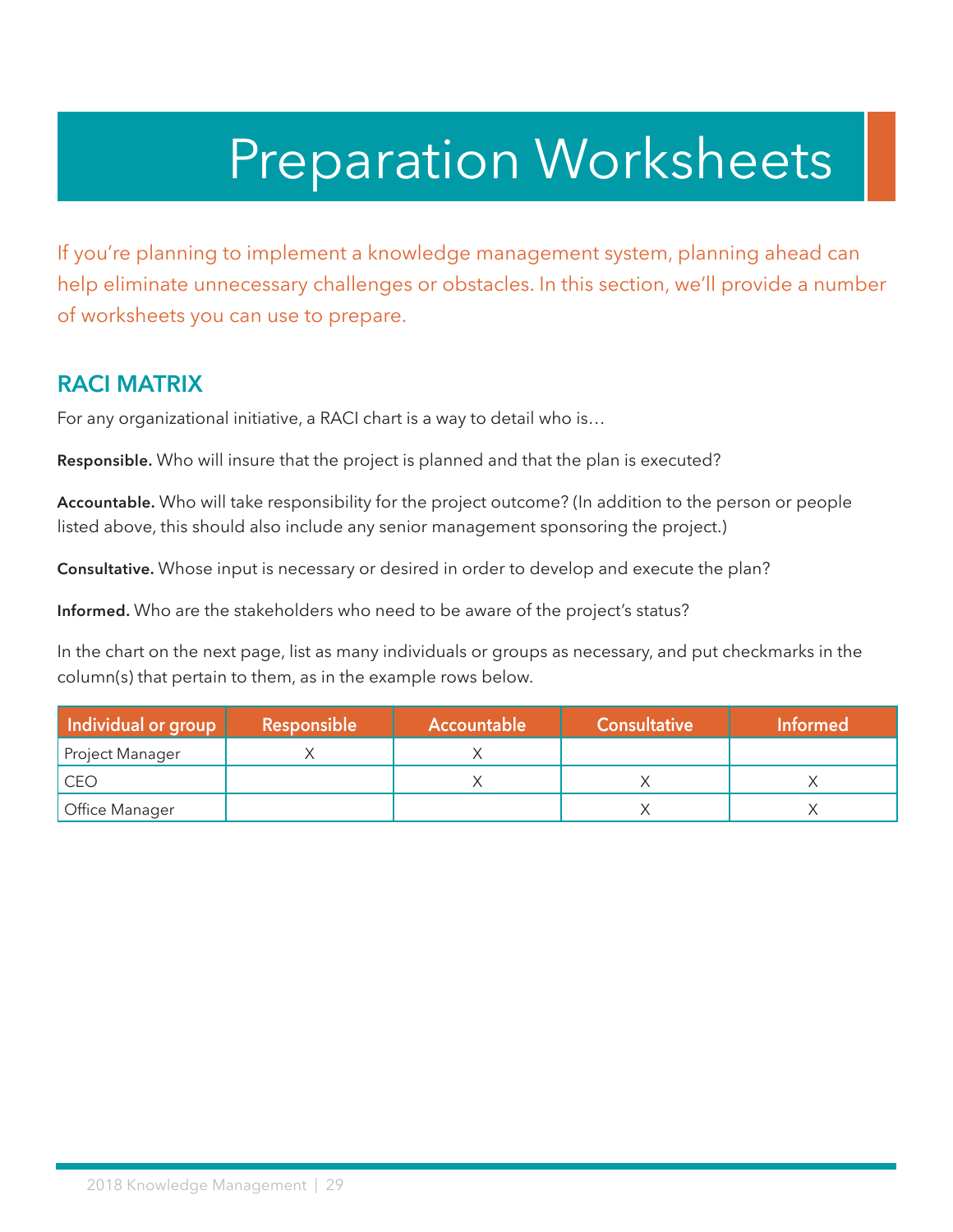#### **RACI MATRIX FOR KNOWLEDGE MANAGEMENT SYSTEM IMPLEMENTATION**

<span id="page-29-0"></span>

| Individual or group | Responsible | Accountable | Consultative | Informed |
|---------------------|-------------|-------------|--------------|----------|
|                     |             |             |              |          |
|                     |             |             |              |          |
|                     |             |             |              |          |
|                     |             |             |              |          |
|                     |             |             |              |          |
|                     |             |             |              |          |
|                     |             |             |              |          |
|                     |             |             |              |          |
|                     |             |             |              |          |
|                     |             |             |              |          |
|                     |             |             |              |          |
|                     |             |             |              |          |
|                     |             |             |              |          |
|                     |             |             |              |          |
|                     |             |             |              |          |
|                     |             |             |              |          |
|                     |             |             |              |          |
|                     |             |             |              |          |
|                     |             |             |              |          |
|                     |             |             |              |          |
|                     |             |             |              |          |
|                     |             |             |              |          |
|                     |             |             |              |          |
|                     |             |             |              |          |
|                     |             |             |              |          |
|                     |             |             |              |          |
|                     |             |             |              |          |
|                     |             |             |              |          |
|                     |             |             |              |          |
|                     |             |             |              |          |
|                     |             |             |              |          |
|                     |             |             |              |          |
|                     |             |             |              |          |
|                     |             |             |              |          |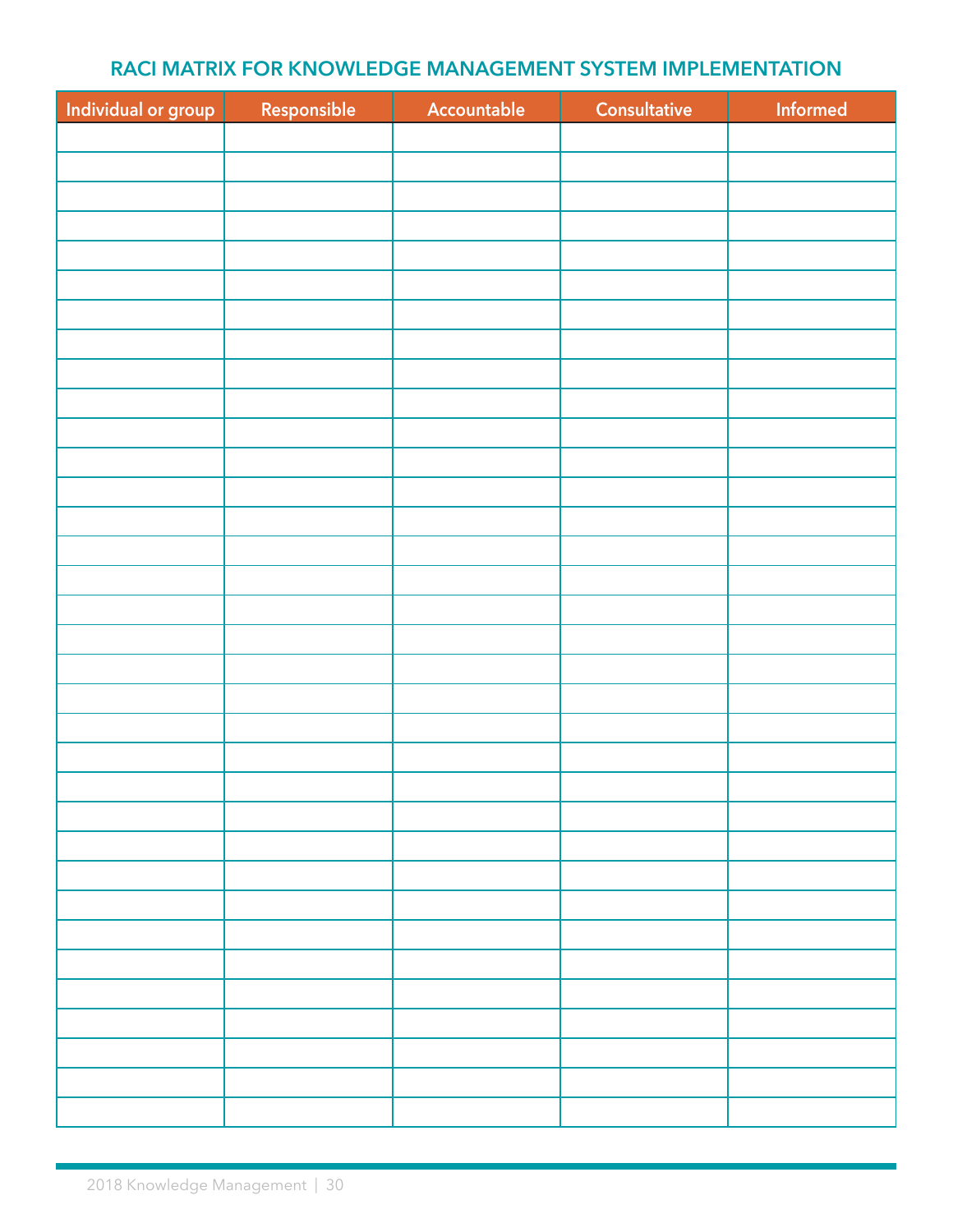## <span id="page-30-0"></span>**DATA INVENTORY**

For every type of data you maintain (case documents, client info, financial reports, etc.), note the data type (Word document, PDF, database record, paper) and network and/or physical location (G: Drive, Case Management System, File Cabinet) in the chart below. (The first two rows are examples.)

| <b>Description of Data</b> | Data type | Location  |
|----------------------------|-----------|-----------|
| Pleadings                  | Word      | G: Drive  |
| Case notes                 | DB Record | Kemps CMS |
|                            |           |           |
|                            |           |           |
|                            |           |           |
|                            |           |           |
|                            |           |           |
|                            |           |           |
|                            |           |           |
|                            |           |           |
|                            |           |           |
|                            |           |           |
|                            |           |           |
|                            |           |           |
|                            |           |           |
|                            |           |           |
|                            |           |           |
|                            |           |           |
|                            |           |           |
|                            |           |           |
|                            |           |           |
|                            |           |           |
|                            |           |           |
|                            |           |           |
|                            |           |           |
|                            |           |           |
|                            |           |           |
|                            |           |           |
|                            |           |           |
|                            |           |           |
|                            |           |           |
|                            |           |           |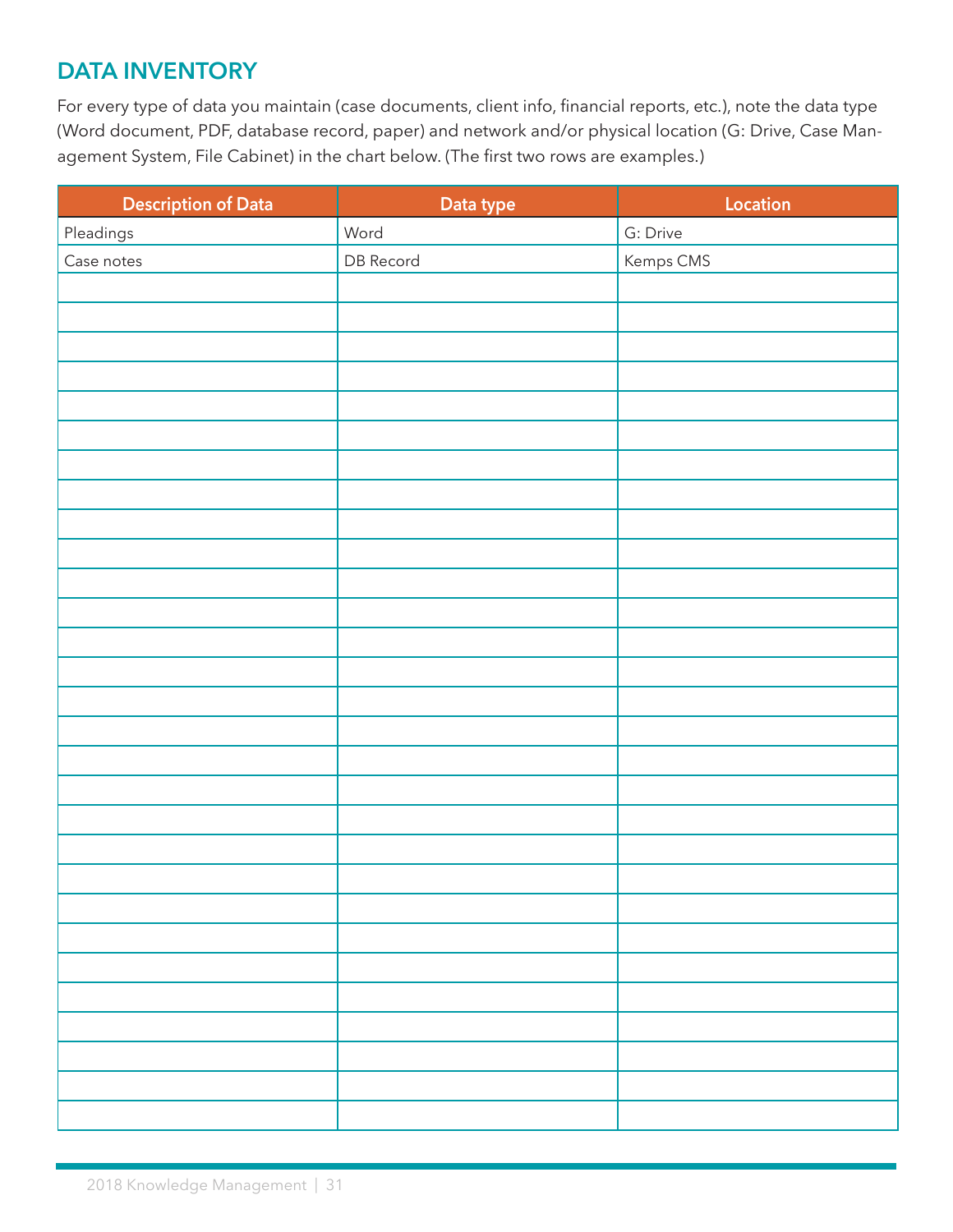## **DATA ENTRY POINTS**

List the type of data (you can use the same list that you developed for the Data Inventory) and the name and/or role of the staff member(s) responsible for entering/maintaining the data.

| <b>Description of Data</b> | Name and/or Role |
|----------------------------|------------------|
|                            |                  |
|                            |                  |
|                            |                  |
|                            |                  |
|                            |                  |
|                            |                  |
|                            |                  |
|                            |                  |
|                            |                  |
|                            |                  |
|                            |                  |
|                            |                  |
|                            |                  |
|                            |                  |
|                            |                  |
|                            |                  |
|                            |                  |
|                            |                  |
|                            |                  |
|                            |                  |
|                            |                  |
|                            |                  |
|                            |                  |
|                            |                  |
|                            |                  |
|                            |                  |
|                            |                  |
|                            |                  |
|                            |                  |
|                            |                  |
|                            |                  |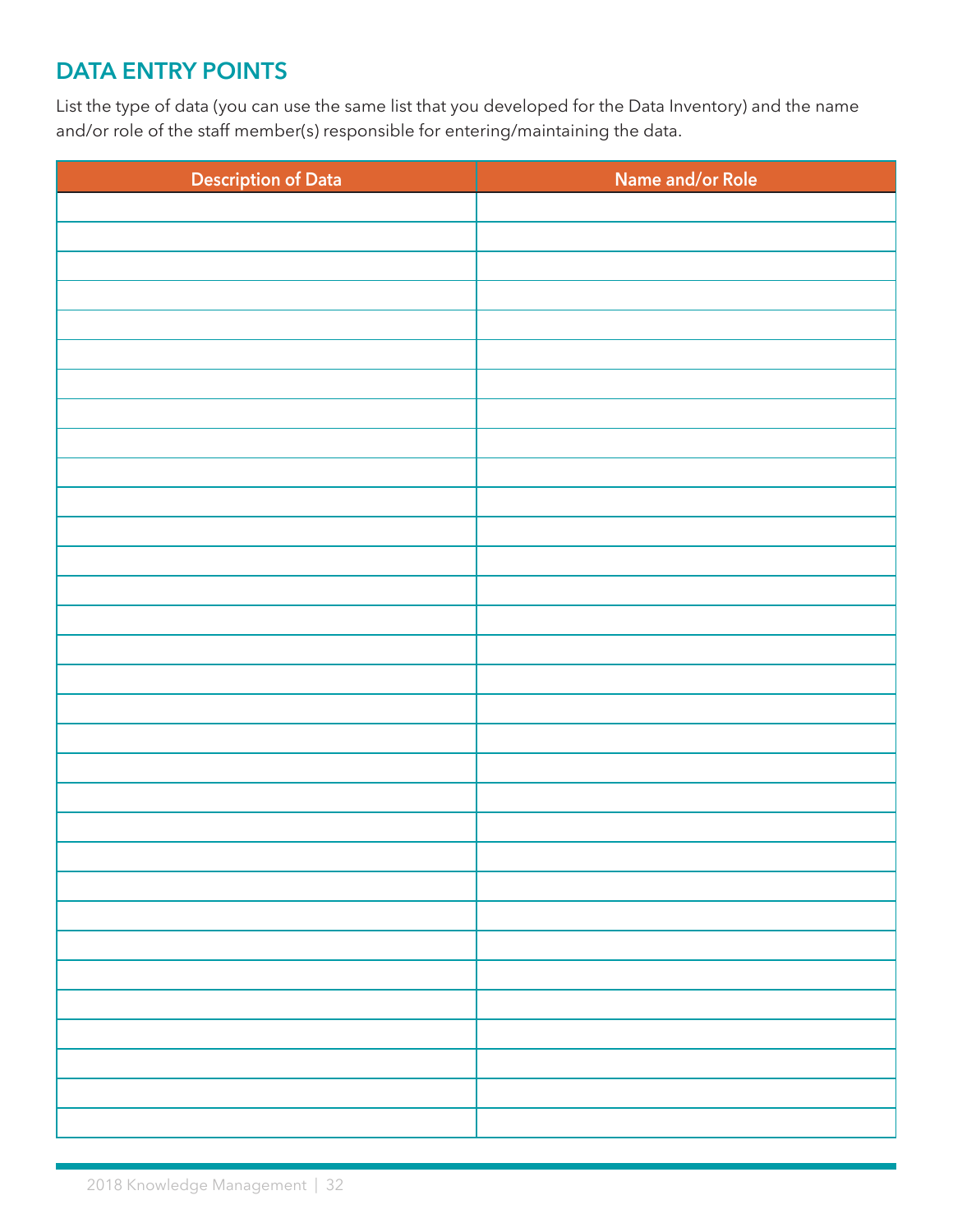### <span id="page-32-0"></span>**DUTIES MATRIX**

Your project will require staffing during development and after the rollout. List staff members by name and/ or title for each role. This might be an incomplete list, or you might not address all of these duties. Some people might assume multiple roles, and it is expected that roles will be taken on by people with additional job duties.

| <b>Duty</b>             | Role |
|-------------------------|------|
| System Administration   |      |
| Application Development |      |
| Training                |      |
| Support                 |      |
| Quality Assurance       |      |
|                         |      |
|                         |      |
|                         |      |
|                         |      |
|                         |      |
|                         |      |
|                         |      |
|                         |      |

#### **WHAT'S MISSING?**

This is the most difficult chart. What information is not being collected that should be collected? In general, these are things that are discussed without a process for capturing the dialog, such as meeting notes or telephone calls. Emails and chats that aren't properly saved with work product also qualify. List the things that are not being captured, and identify, as best you can, how and where it should be captured.

| Type of Information | <b>Destination</b> |
|---------------------|--------------------|
|                     |                    |
|                     |                    |
|                     |                    |
|                     |                    |
|                     |                    |
|                     |                    |
|                     |                    |
|                     |                    |
|                     |                    |
|                     |                    |
|                     |                    |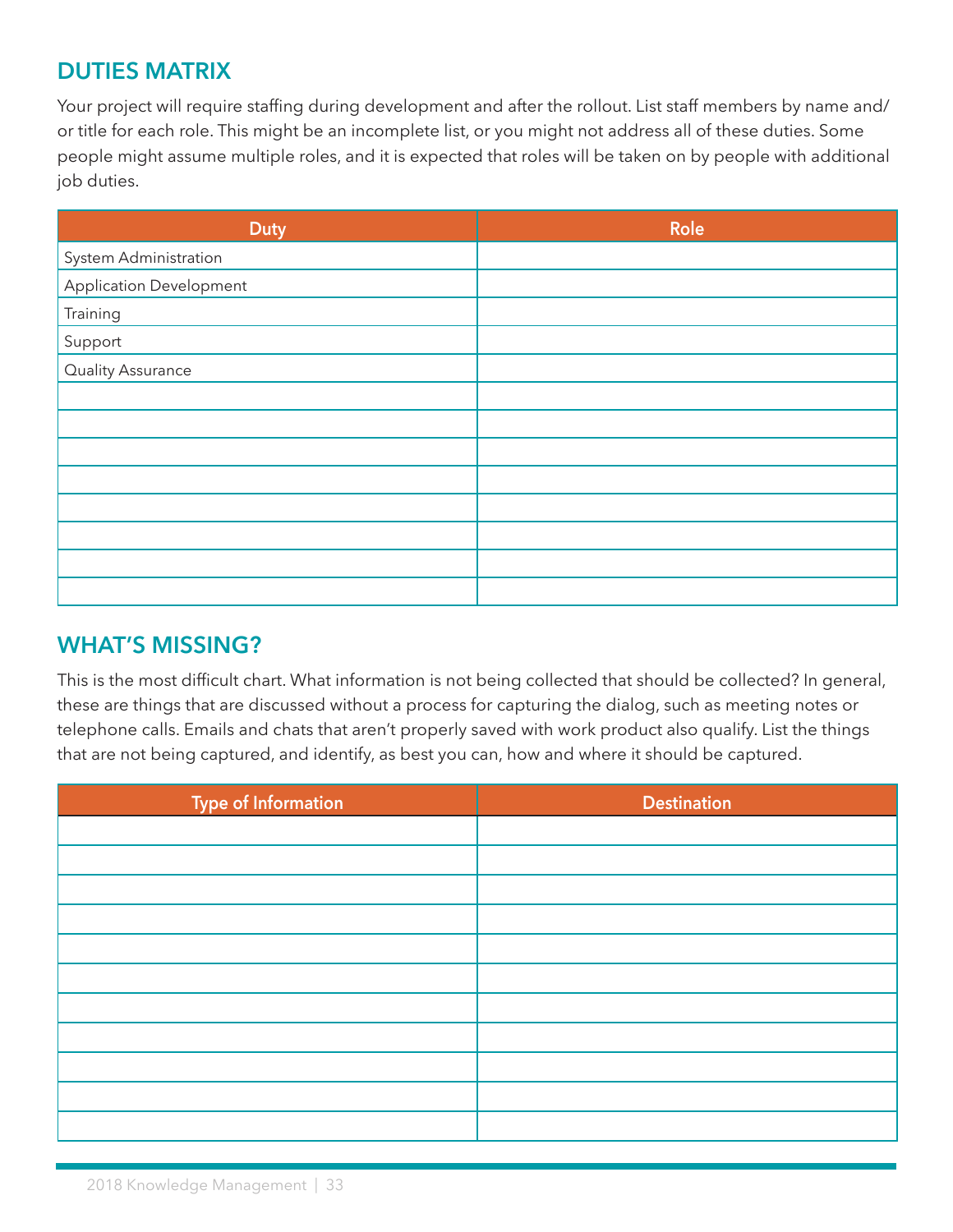## <span id="page-33-0"></span>**REPORTS AND MASHUPS**

Identify all reports that you want the new system to generate—these might include outcomes reporting, case assignments, calendars, or anything else. Start by identifying the organizational reports that are already generated, as most of them will make the list. Then, be creative and work with colleagues to identify the types of reports that you don't currently produce but would like to.

Administrative staff, in particular, should be able to identify repetitive tasks they perform in order to gather information that isn't available in a system report. Also, consider data "mashups" that pull data from different, interrelated systems.

In the chart below, list the report description and the data source(s).

| <b>Report Description</b> | Data Source(s) |
|---------------------------|----------------|
|                           |                |
|                           |                |
|                           |                |
|                           |                |
|                           |                |
|                           |                |
|                           |                |
|                           |                |
|                           |                |
|                           |                |
|                           |                |
|                           |                |
|                           |                |
|                           |                |
|                           |                |
|                           |                |
|                           |                |
|                           |                |
|                           |                |
|                           |                |
|                           |                |
|                           |                |
|                           |                |
|                           |                |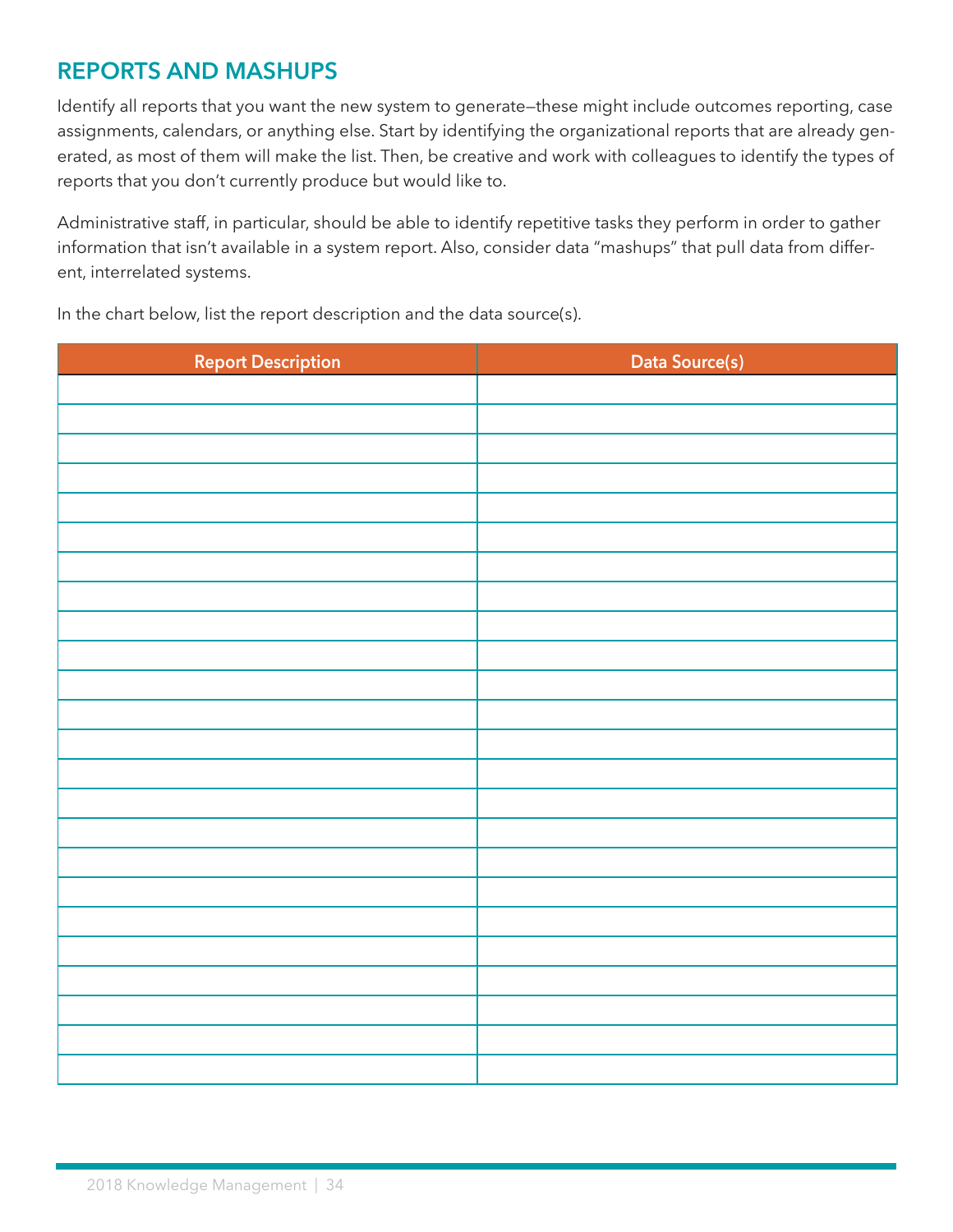## Conclusion

<span id="page-34-0"></span>A true knowledge management solution involves components of your work beyond just your files and documents it involves your staff, too.

Knowledge management is not a type of software or an application you can add—it's an approach to working with your organization's information that incorporates storing your work product along with descriptions of your work. It's also about making key information and context about that work readily available, and providing your staff with tools that allow them to work strategically with their documents and data.

That said, from Document Management Systems to search appliances to corporate social media tools, many applications can help you manage your knowledge. Determining which of them to integrate into your network in order to facilitate knowledge management can be challenging. Before you set out on such an effort, you'll need to prepare with careful research, consideration, and planning.

You'll also need to prepare for the human side of knowledge management. Changing organizational work habits and culture is much more than a technical challenge. Management and staff must be committed to, and supportive of, the entire process. They must feel involved and connected. Otherwise, your efforts are likely to fail—and possibly at great cost. Staff must understand that knowledge management demands more work from them in the form of adding metadata to new documents, and fully documenting decision-making processes. They must also clearly understand what they will get in exchange for those efforts—all that additional labor will pay off when they retrieve information, making them more efficient and more effective and preventing frustration.

Put simply, knowledge management is about running your program efficiently and mindfully so that your information is strategically managed today, making it easily accessible and retrievable—and understandable now and in the future.

**Did you find this TIG Toolkit useful? Please take a short survey to let us know what you thought of it to help guide future content:**

<https://www.surveymonkey.com/r/TIGtoolkits>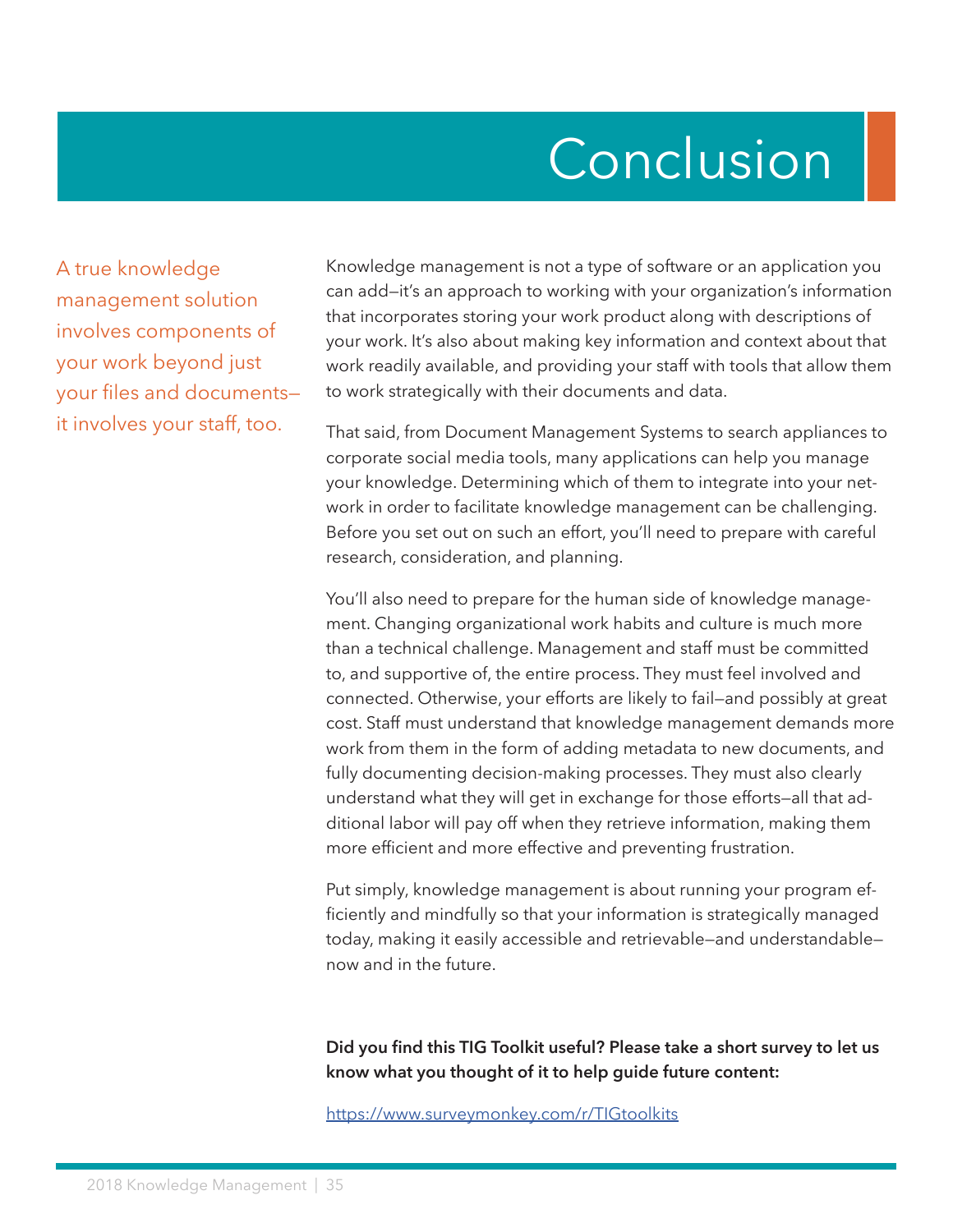## <span id="page-35-0"></span>Appendix A: Additional Resources

For more information on knowledge management and the processes and products you can use to implement it, here are some additional resources.

**LAFPoint: A Knowledge Management System Designed and Developed for LAF Using SharePoint Enterprise 2013***, Technology Initiative Grant #13041* [https://www.lsc.gov/sites/default/files/attach/2018/02/TIG\\_13041\\_LSC\\_Approved\\_Final\\_Report.pdf](https://www.lsc.gov/sites/default/files/attach/2018/02/TIG_13041_LSC_Approved_Final_Report.pdf)

**Defining Knowledge Management for your Organization,** *Idealware* <https://www.idealware.org/defining-knowledge-management-your-organization/>

**Knowledge Management is Like Sorting Socks: KM for Nonprofit Organizations,** *Annkissam* <http://nonprofitknowledgemanagement.com/sites/default/files/KM-Readiness-White-Paper.pdf>

**Punishments and Rewards: How to create a culture that supports excellent KM,** *Annkissam* [http://nonprofitknowledgemanagement.com/sites/default/files/MNN\\_KM\\_Punishments\\_and\\_Rewards.pdf](http://nonprofitknowledgemanagement.com/sites/default/files/MNN_KM_Punishments_and_Rewards.pdf)

**Knowledge Management: A Discovery Process,** *A case study of the McKnight Foundation's Knowledge Management initiative* [https://www.mcknight.org/resource-library/grant-programs/general-information/knowl](https://www.mcknight.org/resource-library/grant-programs/general-information/knowledge-management-a-discovery-process)[edge-management-a-discovery-process](https://www.mcknight.org/resource-library/grant-programs/general-information/knowledge-management-a-discovery-process)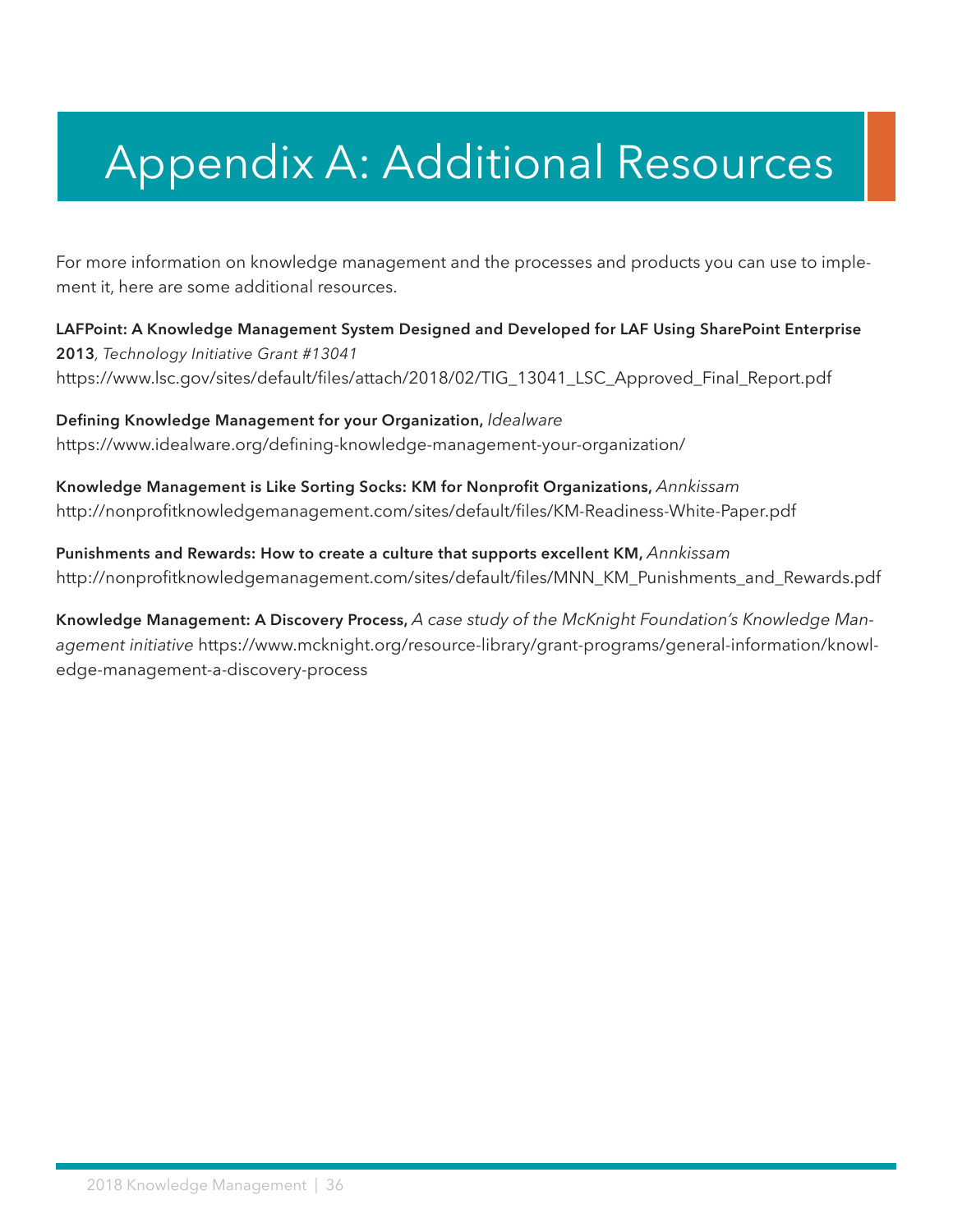## <span id="page-36-0"></span>Appendix B: About This Toolkit

This Toolkit is the result of a collaboration between Idealware and the Michigan Advocacy Program (MAP), funded through the Technology Initiatives Grant Program of the Legal Services Corporation (LSC).

#### **ABOUT IDEALWARE**

Idealware, a 501(c)(3) nonprofit, provides thoroughly researched, impartial and accessible resources about technology to help nonprofits make smart technology decisions. Idealware's research publications, assessments, and training save nonprofits time and money by providing guidance that gives nonprofit leaders the knowledge and confidence they need to decide what's best for their organization.

#### **ABOUT MAP**

Through direct legal help and statewide advocacy, the Michigan Advocacy Program provides access to the justice system for those who need it the most. The Michigan Advocacy Program's direct service components are Legal Services of South Central Michigan, which provides free civil legal advice and representation to low-income and senior citizens in thirteen counties, and Farmworker Legal Services, which provides free legal assistance and referrals to migrant and seasonal farmworkers throughout the state of Michigan. The Michigan Advocacy Program also provides administrative services to a number of independent statewide programs, including the Michigan Poverty Law Program, the Michigan Immigrant Rights Center, the Michigan Legal Help Program, the Michigan Elder Justice Initiative, and the Crime Victim Legal Assistance Project.

#### **ABOUT LSC**

The Legal Services Corporation (LSC) is an independent nonprofit organization established by Congress in 1974 to provide financial support for civil legal aid to low-income Americans. LSC was founded on the shared American ideal of access to justice regardless of one's economic status. LSC is the largest single funder of civil legal services to the poor in the United States. LSC is a grant-making organization, distributing more than 93 percent of its federal appropriation to eligible nonprofit organizations delivering civil legal aid. LSC also administers special grant programs supporting innovative practices in the areas of technology and pro bono engagement.